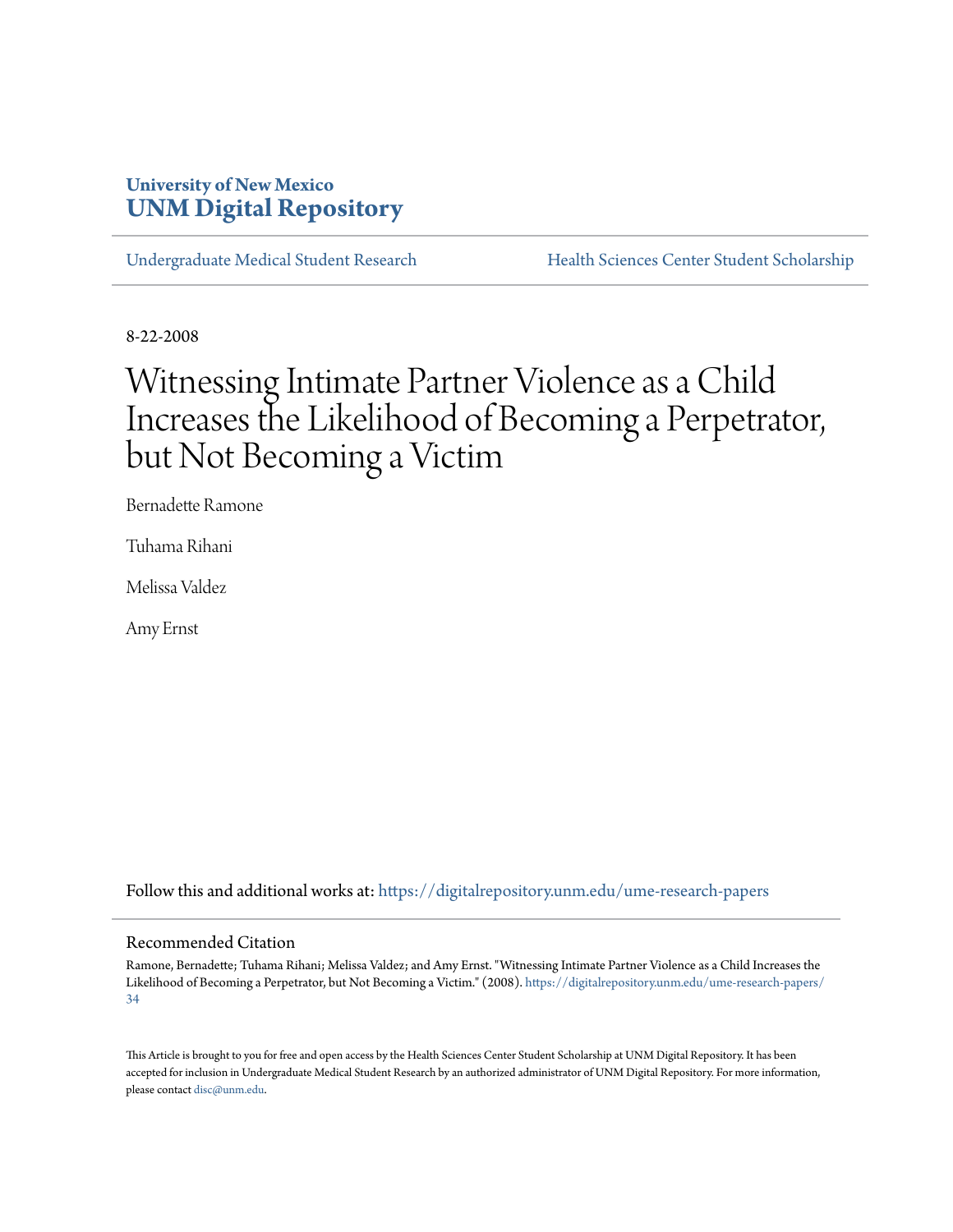### **Witnessing Intimate Partner Violence as a Child Increases the Likelihood of Becoming a Perpetrator, but Not Becoming a Victim**

**Bernadette N. Ramone** 

**Tuhama S. Rihani** 

**Melissa L. Valdez** 

**Research Mentor: Amy Ernst**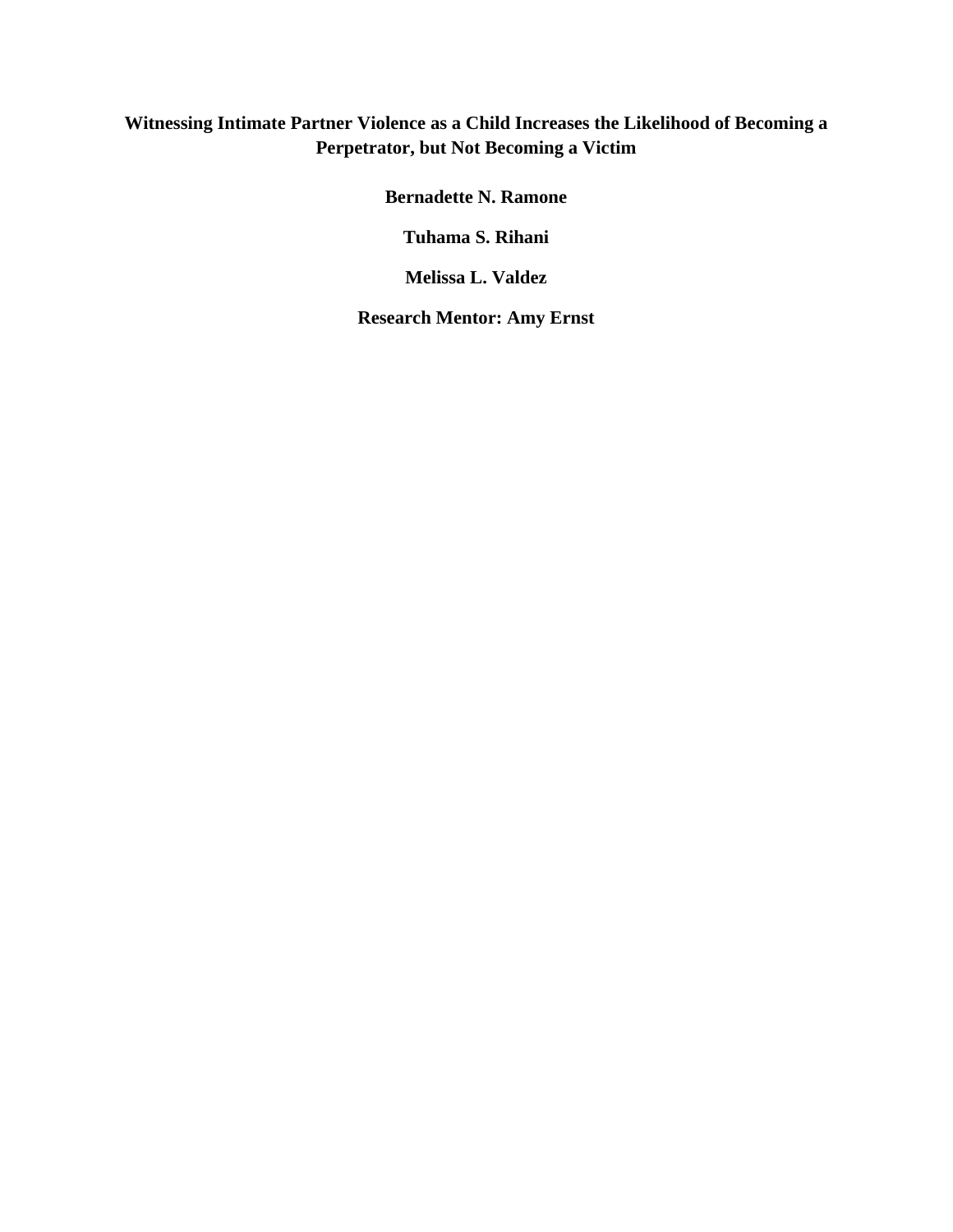#### **Abstract**

**Background**: The association of perpetrators of intimate partner violence (IPV) with drug and alcohol use, abuse as a child, age, socioeconomics and race has been established. The relation between IPV perpetrators and being an adult who witnessed IPV as a child (ACW) is not fully established, although in a previous study no association was found between IPV victims and ACWs.

**Objective**: The objective of the present study was to determine whether perpetrators of IPV could be identified in a busy emergency department (ED) and were more likely than nonperpetrators to be ACWs. The hypothesis of the present study was that perpetrators differed significantly from non-perpetrators in being ACWs, in being victims of IPV, and in demographics, drug and alcohol use, and history of child abuse.

**Methods:** The design was a cross-sectional cohort of patients presenting to a high volume academic emergency department (ED) during 46 randomized 4-hour shifts determined via random numbers table 11/09/06-1/8/07. A choice of confidential computer touch screen data entry program or paper format was offered for collecting data. Data collected included demographics as well as scales to determine whether subjects were a perpetrator, victim, and/or ACW of IPV. Specific scales included a validated scale for perpetrators of IPV (PAPs), a single question for determining witnessing abuse as a child (ACW), and a validated scale, the ongoing violence assessment tool (OVAT) for ongoing victimization of IPV. Two other scales, the AWA and the WOVAT were used to confirm the construct validity of the scales used for perpetrators and ACWs. Predictor variables were ACW, ongoing IPV (OVAT) and demographics.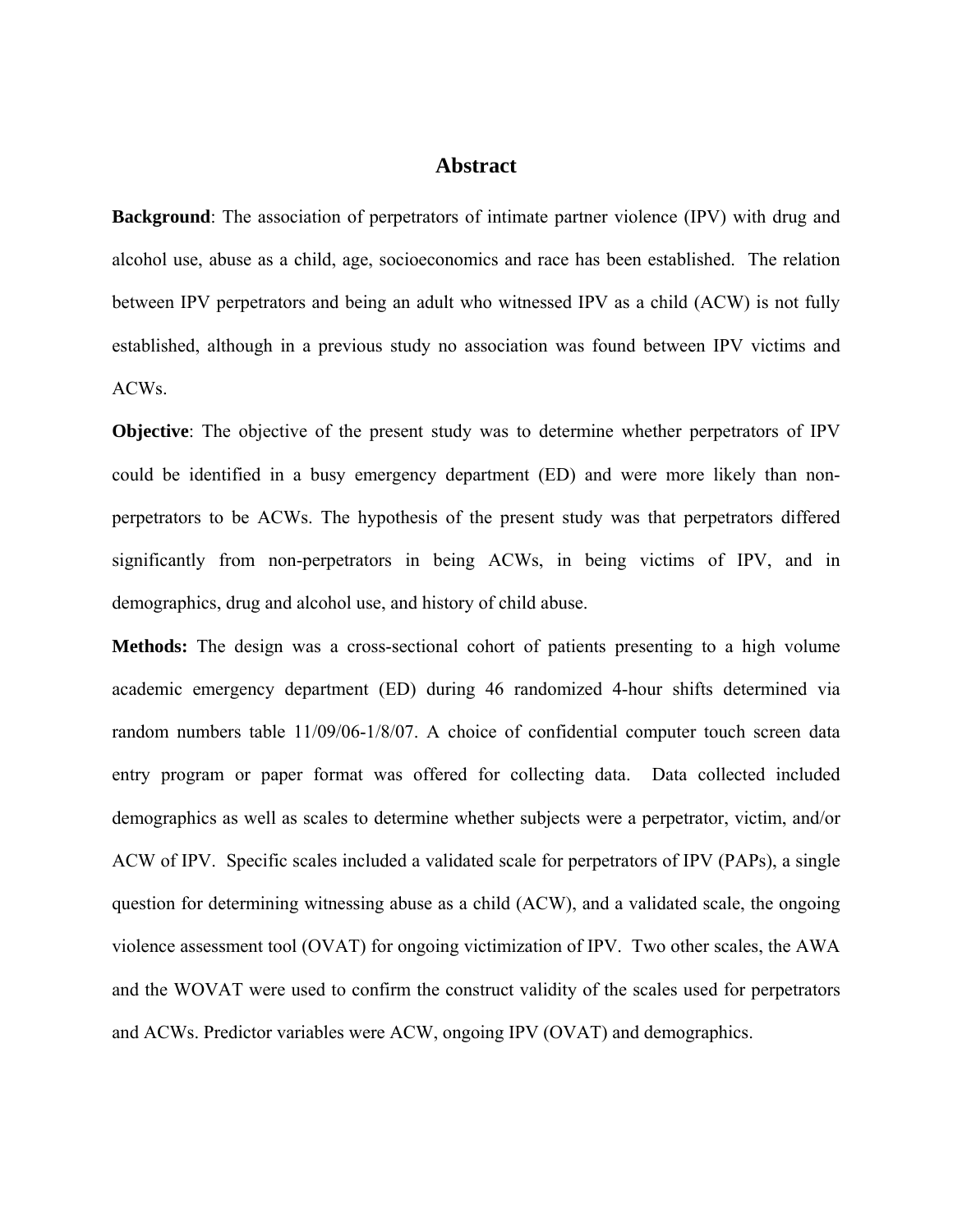**Main Outcome Measures; Statistical analysis**: Demographics and prevalence were reported as percentages. Relationships between perpetrators, ACWs, and victims were described using 2 way contingency tables. Predictors of perpetrators were analyzed using multivariable logistic regression. Odds ratios (OR) and 95% Confidence intervals were reported where indicated.

**Results**: 236 subjects were entered, 207 had complete data sets. Forty-four (19%) were perpetrators. By univariate analysis there was a significant correlation of perpetrators and ACW  $(p=0.001)$  by single question) and between perpetrators and being IPV victims  $(p=0.001)$ . There was no significant correlation of perpetrators with race, education, gender, insurance, children in the home, marital status, or abuse as a child. Perpetrators reported they and their spouses were more likely to use alcohol in excess and admitted to spouses' abuse of drugs, but not their own. By regression analysis significant predictors of perpetrators included ACW (OR 2.7; 95% CI 1.8, 11.3), and spouse drug abuse (OR 7.7; 95% CI 1.7, 34).

**Conclusion**: Perpetrators were identified in a busy ED setting. Perpetrators were significantly more likely than non perpetrators to be ACWs but not more likely to be IPV victims. Spouse drug abuse and ACW were the 2 significant predictors of perpetrators.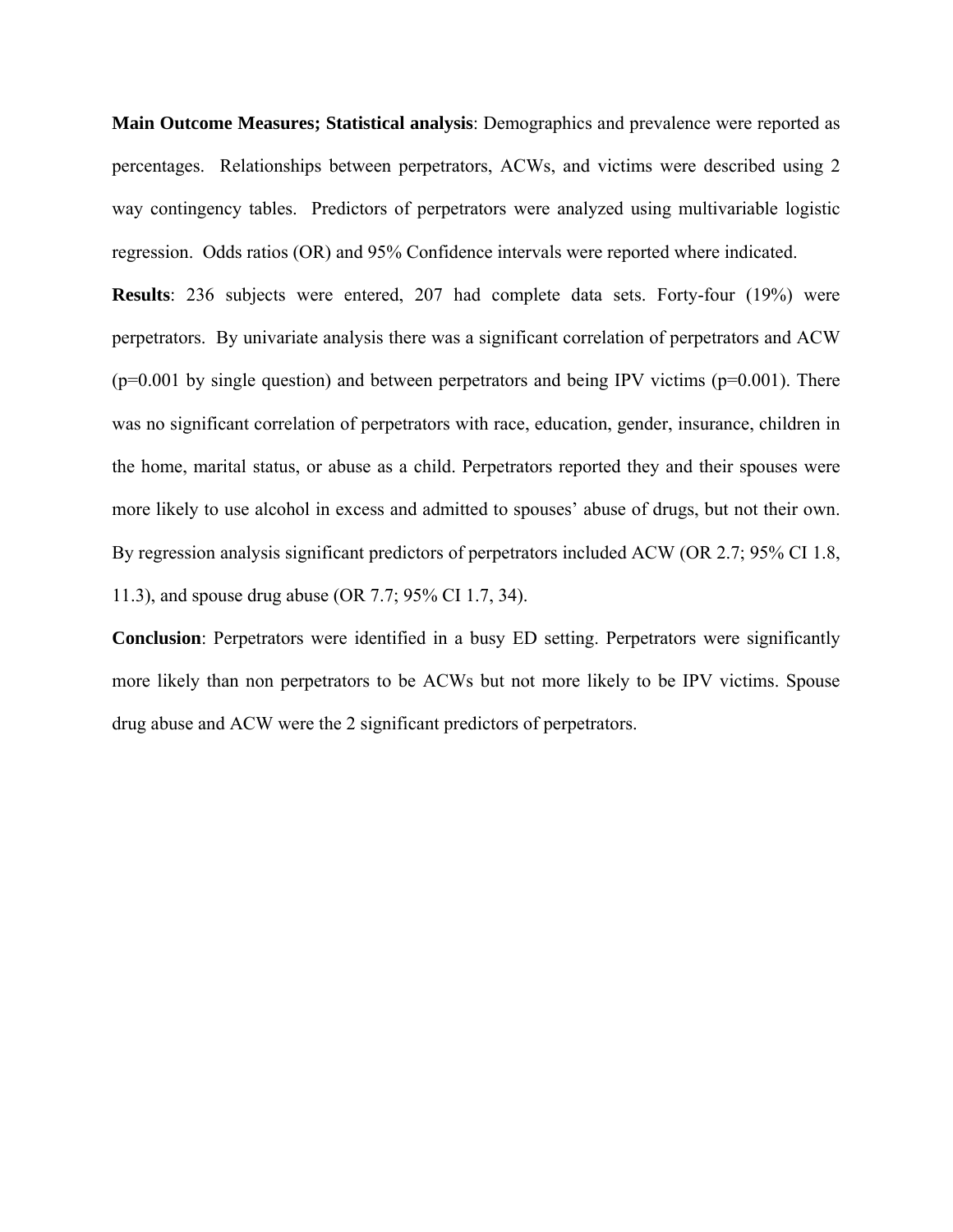#### **INTRODUCTION**

**Background**: Previous studies have shown an association of adverse childhood experiences (ACEs) with intimate partner violence (IPV) as an adult (1, 2, 3). In addition, those exposed to IPV early in life are known to have poor physical health, mental health, and involvement in risks that lead to poor health and even death (4). Negative childhood experiences include both witnessing adult IPV as a child (ACW) and abuse as a child, leading to perpetuation of the cycle of IPV. Adult child witnesses of IPV (ACW) is defined as an adult with childhood exposure to adult IPV, including directly viewing the violence, hearing it, being used as a tool of the perpetrator and experiencing the aftermath of the violence. Problems from the exposure may start at a very young age and include physical as well as psychological problems, developmental problems (5) as well as perpetration of physical and social violence such as bullying and related violent behaviors (1). If unchecked, these problems often continue into adolescence and into adult life. While many studies show associations in childhood of internalizing behaviors such as depression and regression in girls (1, 6) and externalizing or violence behaviors in boys, (1-6) only a few studies have sought to investigate the effects of ACW on adult IPV. An association among child abuse experience, ACW, and acceptance of violence in intimate behaviors in adult intimate relationships has been shown (7).

In a recent study by Ernst et al, where they looked at ACWs and IPV Victs among adult ED patients, they did not find an association between ACW and ongoing IPV victimization (8). However, other studies have found such an association. Coker et al showed a 4 fold increase in risk of adult partner physical and sexual abuse among women who had witnessed parents' abuse as a child (9). In a study by Bensley et al the authors found that women reporting childhood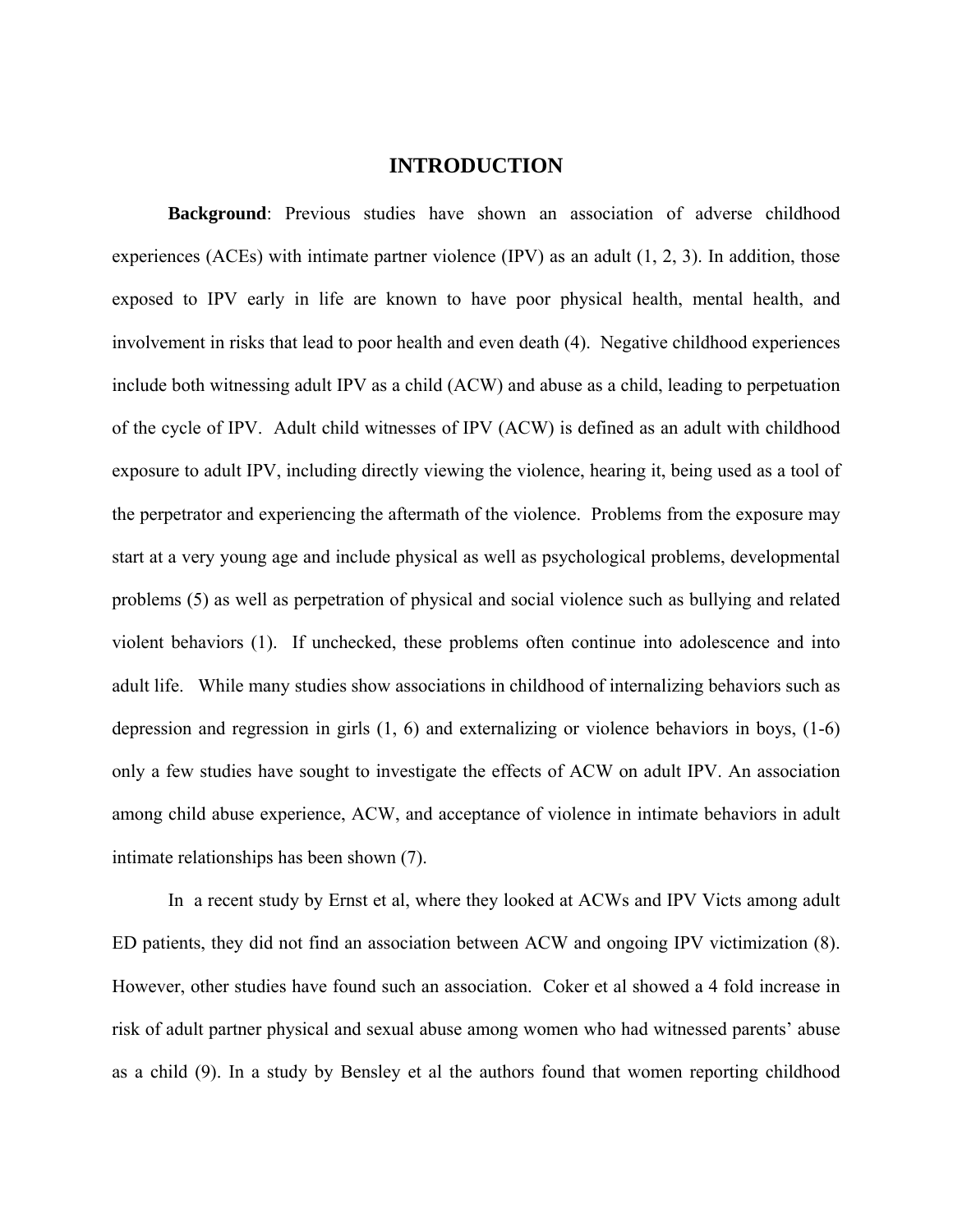physical abuse and witnessing IPV (ACWs) had four to six times the risk of physical abuse as adults (3); however, ACW was not examined separately in this study.

**Importance**: Witnessing abuse as a child is concerning because of the future impact and perpetuation of the cycle of violence. It is thought that 3-10 million children are exposed to physical and verbal spousal abuse each year (10,11). Screenings by pediatricians have shown that 2-6% of children are in homes with IPV (10). The spectrum of children's experiences with familial violence is vast, from forcing a child to watch the assaults, to using them as a hostage, to listening from the other room (12). It has been shown that violence results in violence by learned behaviors and acceptance of violence as if it were a normal part of life, (13) to include becoming a perpetrator of adult IPV (14, 15).

**Goals of This Investigation**: Although it is believed that being an ACW is related to becoming a perpetrator, few studies examine this relationship. There is limited research on the overall impact and after-effects that witnessing IPV as a child has on an individual's future acts (16). The hypothesis of the present study was that perpetrators could be identified in a busy ED setting and that they differed significantly from non-perpetrators in being ACWs, in being Victs of IPV, and in their demographics.

#### **METHODS**

**Theoretical Model of the Problem**: Screening for IPV perpetration can be accomplished in a busy ED setting, and an association of being ACWs can be determined.

**Study Design:** The study was a cross-sectional cohort study of patients presenting in the ED. **Setting:** The site was an urban level 1 trauma center emergency department with an annual census of 60,000 adults.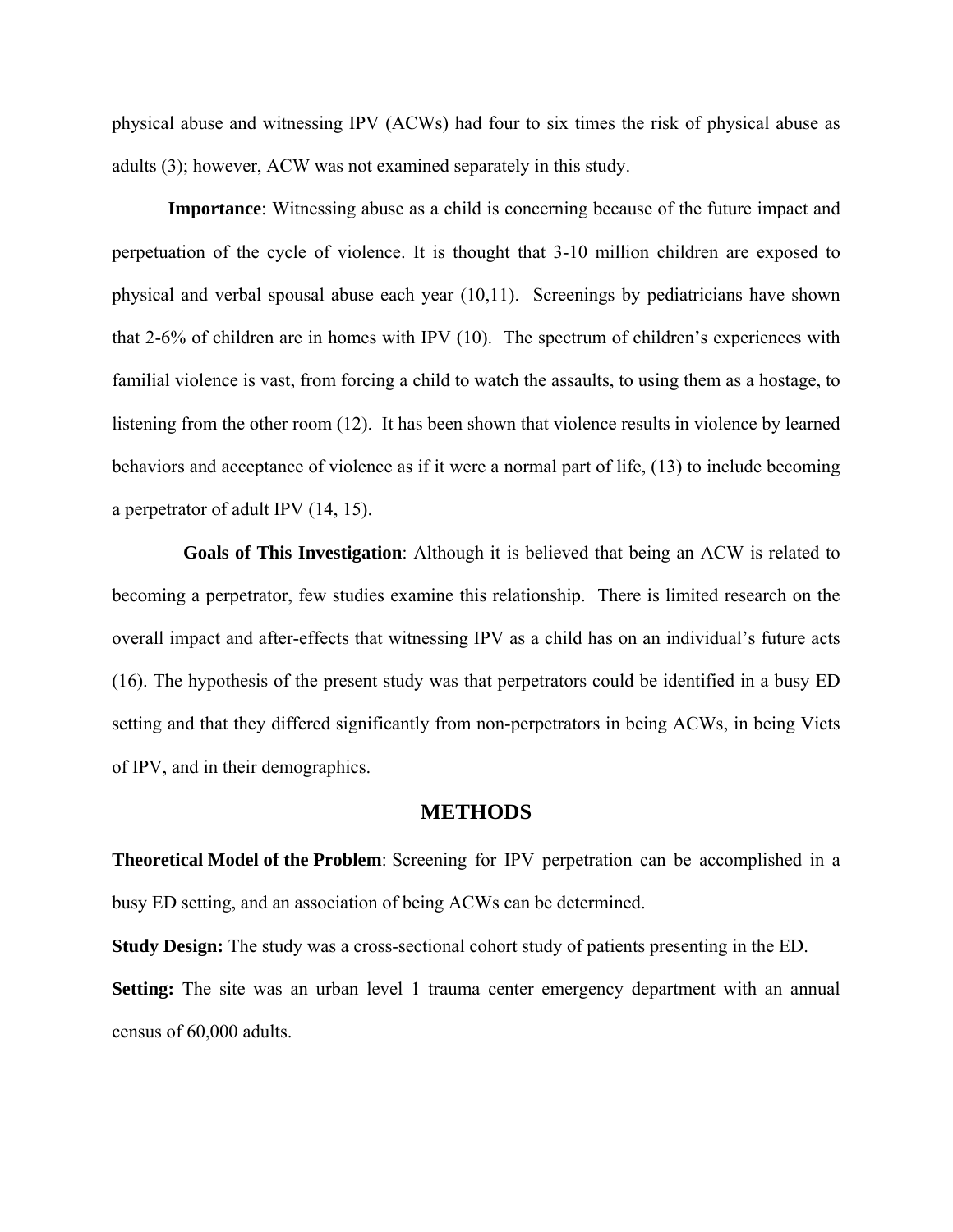**Selection of patients**: Recruitment of subjects for the study occurred every day of the week, with randomized 4-hour shifts, and with a consecutive sampling from Nov  $19<sup>th</sup>$  2006 to Jan 8, 2007. Five days corresponding to university holidays during that period were excluded. There were a total of 46 shifts.

Inclusion Criteria: Male and female patients were included if they were 18 years of age or older, and if they spoke English or Spanish. Computer and paper screening tools were offered based on patient's preference. The computer and paper screening tools as well as the consent form were available in English and Spanish. All patients who checked into the ED in the triage or lobby area of the ED during the designated 4-hour block for that day were considered eligible.

Exclusion Criteria: Patients who were too ill, had an arm injury that prevented use of a computer or writing, were too intoxicated, psychiatrically unstable, or unable to read English or Spanish were excluded. Patients who arrived by EMS (Emergency Medical Services) who were taken immediately to resuscitation or acute treatment areas were also excluded.

 Records were kept of all subjects who were approached for enrollment and reasons for not including them were recorded. Those who refused participation had age, race and reason for refusal recorded.

Back Translation of the Survey Instruments: The Spanish version of the survey was translated by the Translation Office in the Hospital and back translated by two fluent bilingual Spanish and English speakers.

**Interventions:** Subjects were approached at triage in the ED or as they were brought to a bed by EMS. They were asked the following in either English or Spanish 1) whether they would participate in a research survey study about IPV, and 2) if they preferred to do the study on the computer or on paper.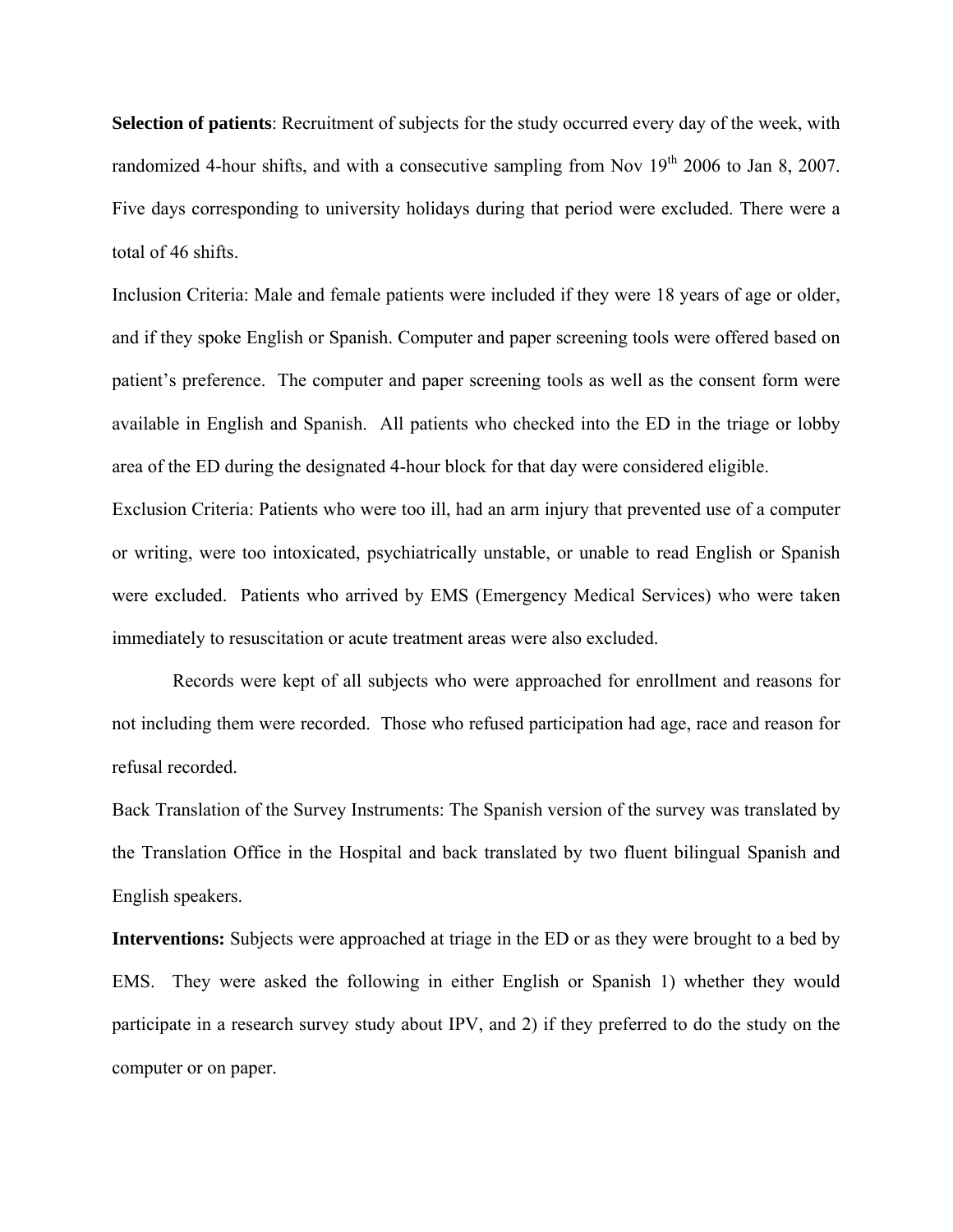**Data Collection and Processing:** Eight trained research assistants were educated to understand the background, theory and logistics of the research study, and they collected data during the randomized four-hour shifts.

 The program on touch screen computer was developed in visual basic 2005 studio. There were 17 consecutive data entry screens in a choice of English or Spanish. There were three separate opportunities during which time the subject could choose to stop answering the questionnaire. Data from the computer version was automatically input into an Access 2003 database.

 The questionnaire in paper form was a 4-page form in the same format as the touch screen version. The subject was given the paper survey and a pencil if that is the version they chose. The subject could stop at any point if using the paper format. The written survey was deposited into an anonymous box when completed. The box was kept away from the research associates. The written survey data was input manually.

 After agreeing to do the study and reading the consent, the subject would chose which method they wanted to use to answer the survey. If they chose the computer they began the 17 screen version of the study in a semiprivate area. If they chose paper, they sat and filled out the paper version also in a semiprivate area.

The Survey Instrument: The survey was an instrument offered as a touch screen computer format or written format at the subject's discretion. The questionnaire included the following 5 tools: 1). The PAPS (Physical Abuse of Partner Scale) 2).the NPAPS (Non-Physical Abuse of Partner Scale) (17). 3). The AWA tool (Attitude Toward Wife Abuse Scale) 4). The OVAT (18) (ongoing violence assessment tool) and 5). The WOVAT. In addition, a single question about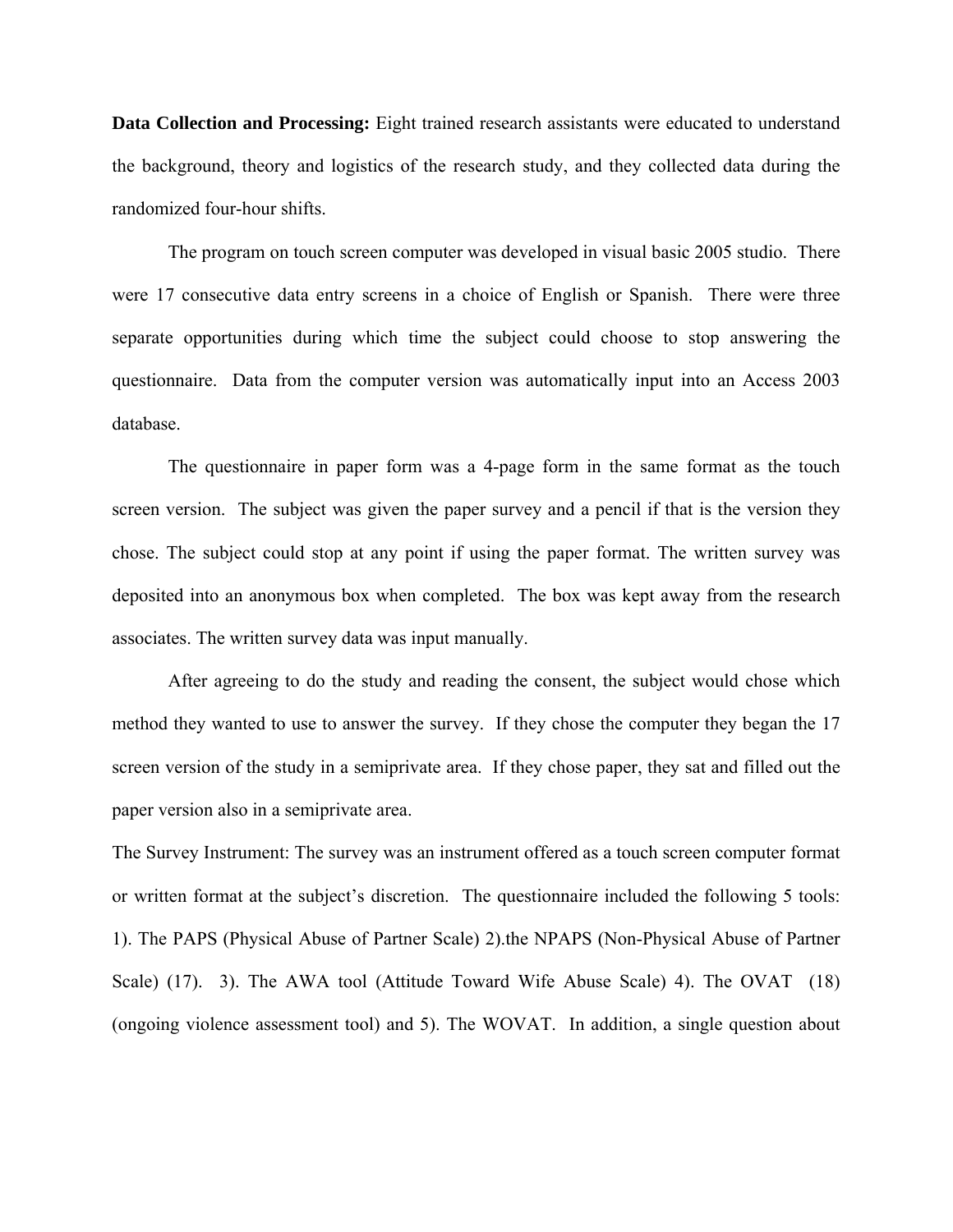being an ACW was included from Ernst's previous study (8). We also included a question about current child witnesses of IPV (CCW) in the home.

To confirm the construct validity of the primary scales we used 2 secondary scales. For ACW, we used the single question "Did you witness violence between your parents/step parents as a child?" as our standard with a 4-question WOVAT scale, based on the OVAT, used to confirm its construct validity. For perpetration of IPV we used the PAPs (physical abuse of partner scale) as our standard (17) with the Briere scale (13) (Attitude toward Wife Abuse— AWA) used to confirm its construct validity.

Demographics: The data forms included demographic information (including age, race, gender and marital status), questions about use of drugs and alcohol, presence of children in the home, questions about previously witnessing or experiencing IPV, whether there were current children witnesses of the IPV (CCWs) and whether they considered themselves victims of child abuse.

Survey Tools: Both the PAPs and the NPAPs are 25 question scales answered on the range from "Never" to "All of the Time". Scoring was based on the original studies (13,17). The validated AWA tool (Attitude Toward Wife Abuse Scale) is an eight question scale (13) with each question scored on a Likert scale from "strongly disagree" to "strongly agree". The validated OVAT (18) is a 4-question scale to determine ongoing IPV victimization. The WOVAT, based on the OVAT, a 4-question tool determining ACWs was used to assess childhood witnesses of adult IPV (18). In addition, a single question about being an ACW from Ernst's previous study (8) was included

**Outcome Measures:** The PAPs was chosen as outcome measure based on face validity. Each PAPs question was scored on a Likert Scale with 7 possible responses (1=Never, 7=always). An answer other than 1 on any question was considered a positive outcome.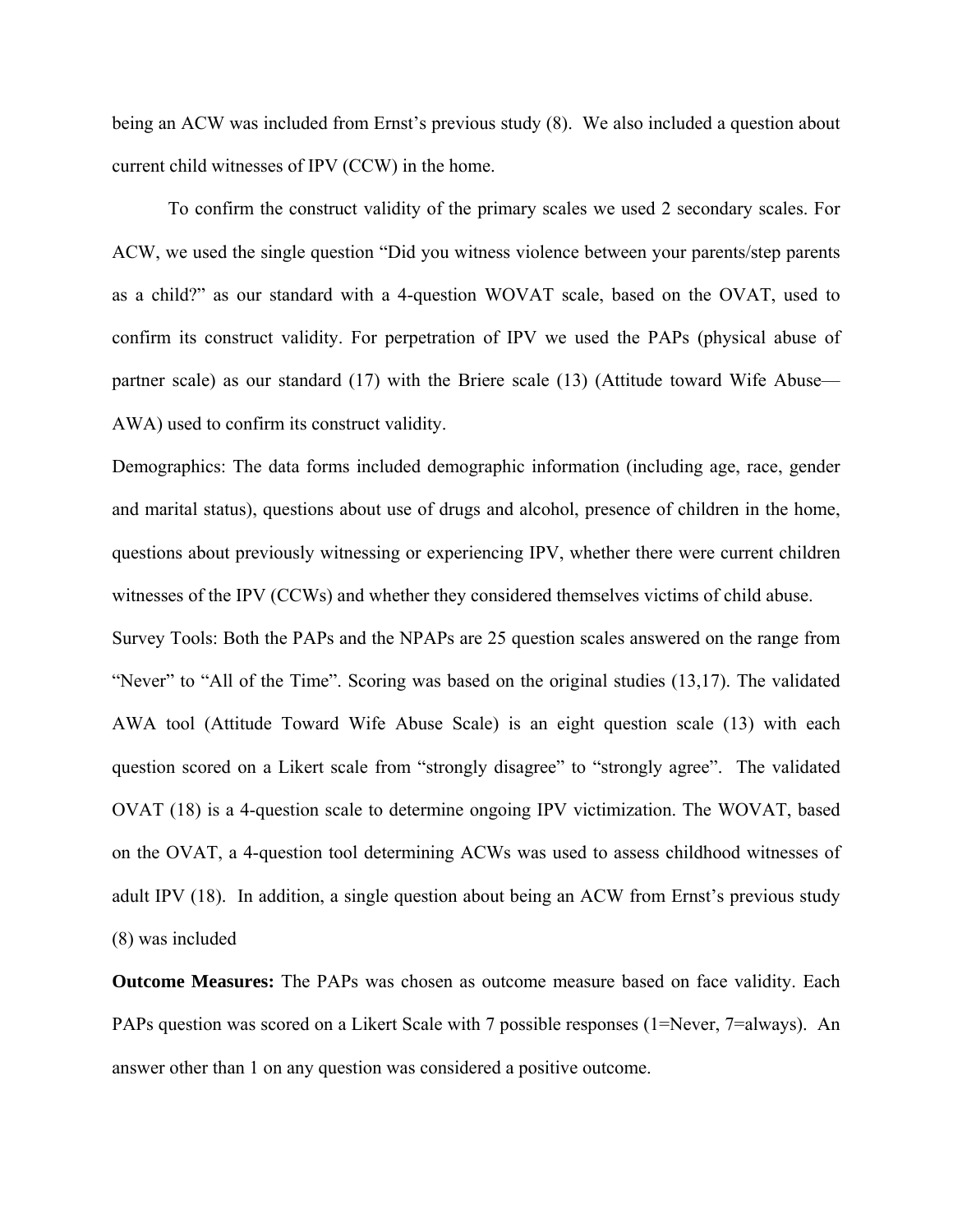Independent Variables: Independent variables including age, race, education, income, insurance, gender, marital status, alcohol or drug use, partner alcohol or drug use, OVAT results, AWA, child abuse history, ACW single question and WOVAT results were analyzed. ACW was defined as positive based on a "yes" response to the single question about ACW.

 For the subjects who refused to answer parts of the questionnaire, the subject would just mark a box "no answer". All "no answer" responses were removed on a case by case basis for univariate analysis and on a listwise basis for regression analysis. The PAPs result was considered as long as greater than 80% of the questions were answered.

**Primary Data Analysis and Sensitivity Analysis:** For demographics and prevalence, descriptive statistics and percentages were used. Two way contingency tables were used to compare Perps versus non-Perps to ACWs; percent differences and 95% CIs and Chi square were used. To determine predictors of Perps, Chi Square analysis and 95% CIs between independent and outcome variables were used. We also used descriptive statistics to compare those choosing computer versus paper formats for data entry.

A power analysis was performed a priori. Assuming a prevalence of perpetration of IPV of 20% based on previous screening studies of IPV in the ED, (18, 19, 20), the study was powered at 80% with 186 subjects to find a difference of 20% between Perps and non-perps in ACWs and demographics.

Regression Analysis: Univariate results with P<0.05 was used as entry criterion into a multivariable logistic mode with Perps as the outcome variable; maximum model was based on one predictor for every 10 Perps. A regression model was developed using a maximum of 1 variable for 10 Perpetrator subjects enrolled in the study. The regression model was formally assessed for the presence of multicollinearity using a regression eigenanalysis, with a condition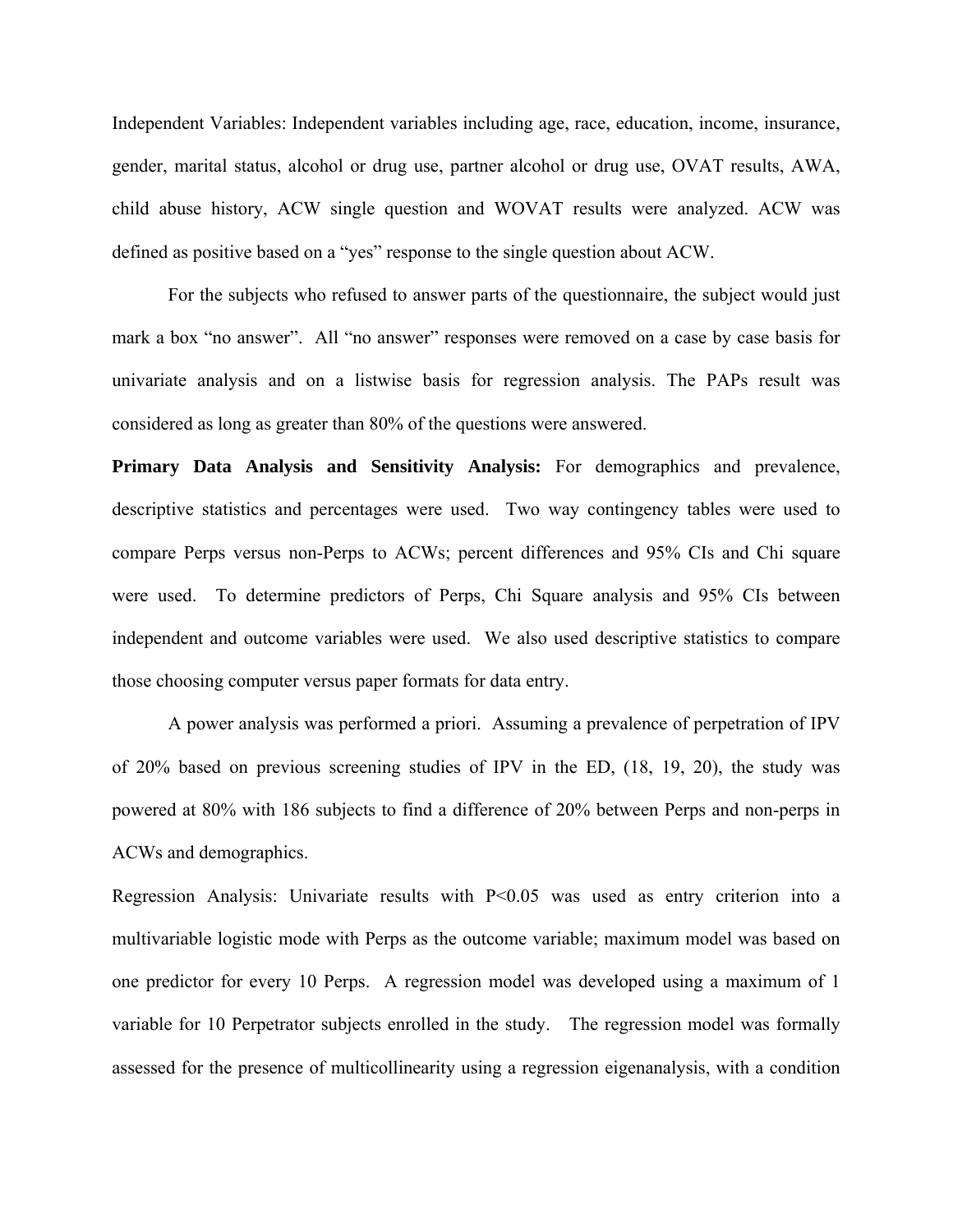index greater than or equal to 30 indicative of moderate to severe co linearity as described by Uchino et al in a study of acute renal failure (21). We also used the Hosmer-Lemeshow goodness-of fit test for the regression model. With this test, a significant result ( $p<0.05$ ) would indicate a poor fit between the dataset and the model. (22)

**IRB Approval-Waiver of Documentation of Informed Consent:** The study was approved by the Human Research Review Committee who waived documentation of written informed consent. The study was considered minimal risk; oral presentation of informed consent items was required, with a copy of a consent presented to each subject, but they were not required to sign. This was considered appropriate because requiring written consent with copies to the medical record would risk breach of confidentiality (23).

#### **RESULTS**

**Characteristics of Study Population**: 184 hours of data collection was performed (representing forty-six 4-hour shifts). 412 patients were registered and in the waiting area during the times of the study; 150 were excluded, leaving 262 eligible. The 150 excluded included 88 who were too ill or unable to participate, 15 had an arm injury preventing use of a computer or filling out a survey, 17 had a language barrier, 9 were intoxicated or drugged, or had an altered level of consciousness, and 21 had psychiatric problems precluding participation.

Twenty-six eligible subjects (10%) refused participation, leaving 236 (90%) who participated. Of the 26 who refused participation: average age was 41, 11(42%) were women. There was no difference in demographics in those who refused compared to those who participated in the study. Of the 236 (90% of eligible) who participated, there were 111 (47%) male subjects, 100 (42%) Hispanic subjects, and 87 (37%) single, 62 (26%) married, 42(18%) divorced. Annual income was less than \$20,000/year for 44%. 46% completed only a high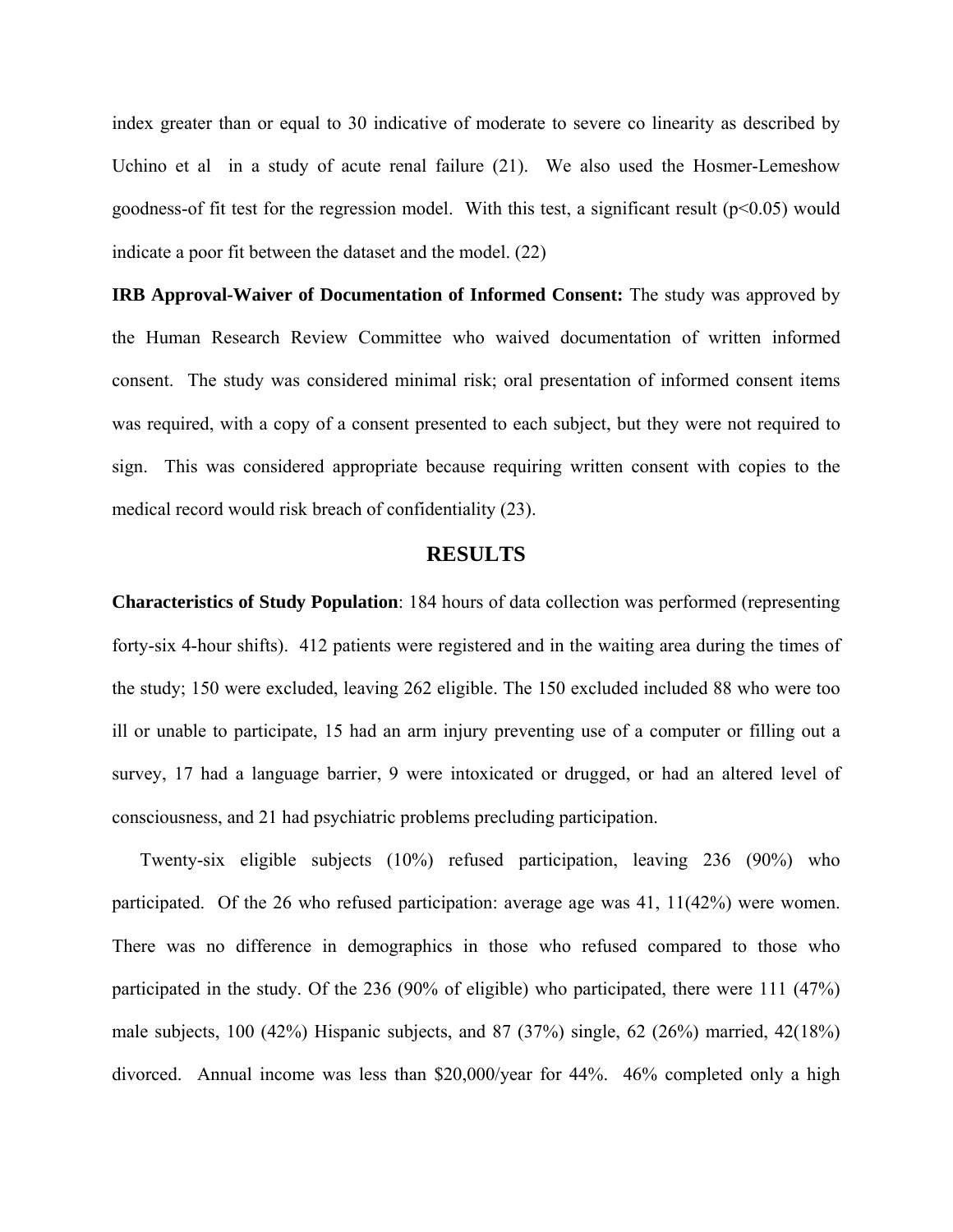school education while 17% did not finish high school. 21% were uninsured, 21% had Medicaid or Medicare and 10% had private health insurance. Of the 236, median age was between 30-40, 91% took the survey in English. 84(36%) of the subjects who had children at home, 23 had witnessed IPV. 55 (23%) of adults were abused as children. See Table 1.

#### **Main Results**

**Choice of format:** Significantly more subjects chose paper (167/236, 71%) compared to computer (69/236 29%) format (Diff 42%; 95% CI 33,50). There were no differences between those who chose paper versus computer for percent who were Perps  $(p=0.65)$ , child witnesses  $(p=0.49)$  or IPV victims  $(p=1.00)$ . There were no differences in demographics (age  $p=0.91$ , education,  $p=0.71$ , race  $p=0.1$ , gender  $p=0.4$ , or income  $p=0.1$ ) in those who chose paper versus computer formats. Those who chose the computer format were significantly more likely to respond that they chose this format because it was easier. Other reasons did not show significance. See Table 2.

**Non-responses to questions:** For some questions subjects refused to answer parts or the entire questionnaire. The most frequently avoided questions were about income (N=69, 29%),  $2<sup>nd</sup>$  most frequently skipped was insurance  $(N=63, 27%)$ , and spouse use of drugs and alcohol (65 (27%) and 70 (30%) respectively). Seventeen percent avoided questions about drugs for themselves and 15% avoided questions about self use of alcohol. Specific questions about Perp were avoided 12% of the time, whereas 3-4% omitted answers about gender and race.

**IPV Perpetrators:** The PAPs and AWA were significantly correlated (r= 0.33) indicating good construct validity for our outcome measure. In comparing to the PAPS as the standard, the AWA results were the following: Sensitivity 54%, Specificity 82, Negative Predictive Value 86%, Positive Predictive Value 44%, Accuracy 76%.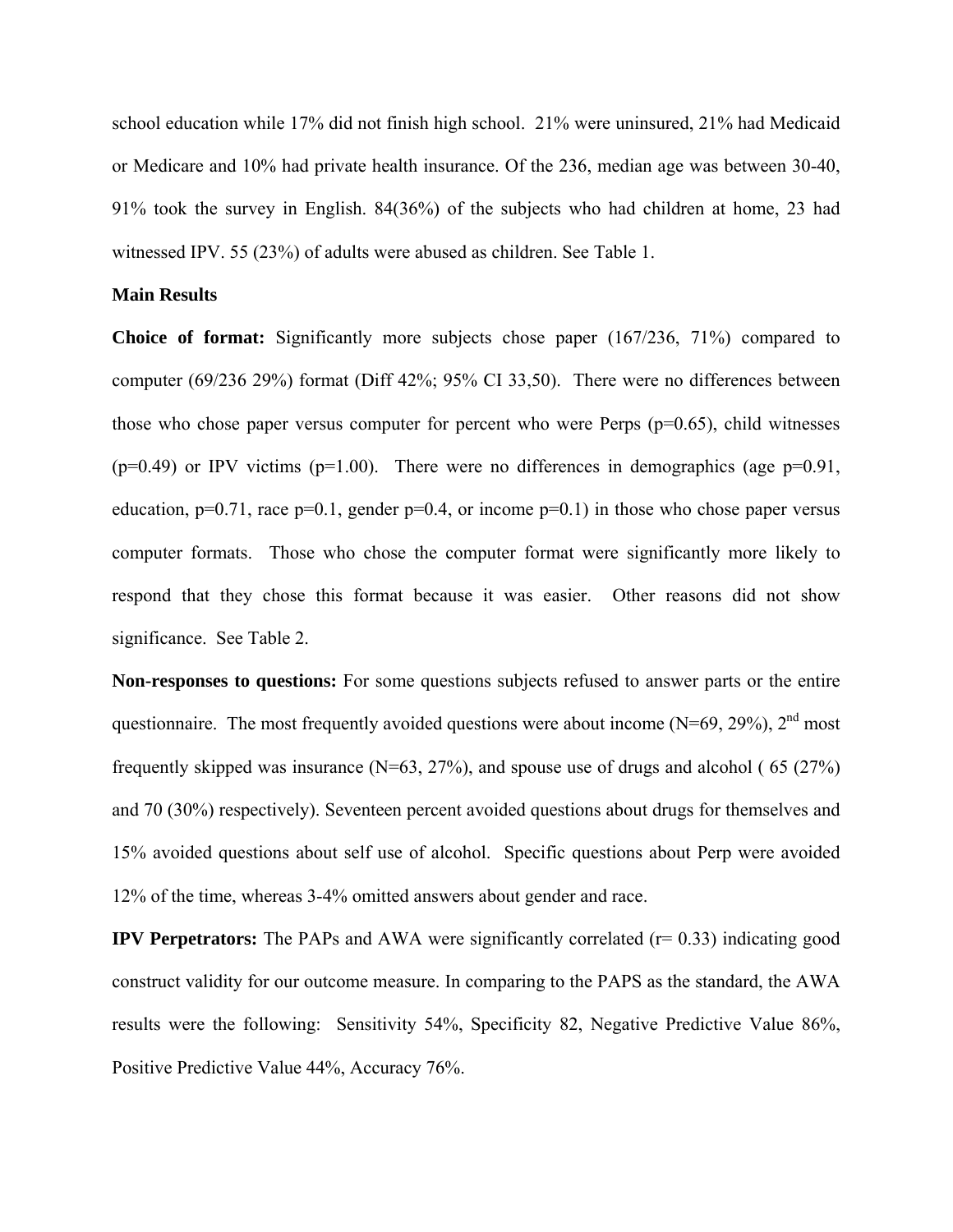Of the 236, 29 did not answer the questions about perpetration of IPV, leaving 207 subjects for full analysis. Based on the PAPs scale, forty-four subjects were Perps (19% of total) and 163 were non-Perps. Of the 207 with all results available, 55% of Perps were ACW compared to 27% of non-perpetrators. Perps were significantly more likely than non-Perps to be ACWs (OR 3.2; 95% CI 1.6,6.8). 45% of Perps were Victs (OVAT+) compared to 20% of non-Perps were Victs (OVAT+). Perps were significantly more likely than non-Perps to be Victs (OR 3.4; 95%CI 1.6, 7.4). Perps were also significantly more likely to have children at home witnessing IPV (OR 3.4) and to consider themselves Victs (OR 3.4). Perps and their spouses were also significantly more likely to use alcohol (OR 2.8 for self report; OR 3.8 for report of spouse's use). See Table 3. Perps were significantly more likely than non-Perps to admit to use of alcohol and admit to spouses who use drugs, but not personal drug use. Numbers of children in the home and abuse as a child were not significantly different between Perps and nonperpetrators. These results are summarized in Table 3.

**ACW (child witnesses):** The single questions for ACW and the WOVAT correlated significantly ( $r=0.65$ ;  $p<0.01$ ) indicating good construct validity for our single question measure. 74 (31%) were positive for ACW by single question; 91 (39%) were positive by WOVAT. In comparing to the single-question ACW as the standard, the WOVAT results were the following: Sensitivity 85%, Specificity 83%, Negative Predictive Value 92%, Positive Predictive Value 69%, Accuracy 83.4%.

**IPV Victims:** Of the 236, 58 (25%) were Victims of IPV. There was no correlation between being Victs and ACW ( $p=0.1$ ) or WOVAT ( $p=0.06$ ).

**Regression Model:** For the regression model, listwise exclusion required the removal of a total of 29 subjects from the regression analysis.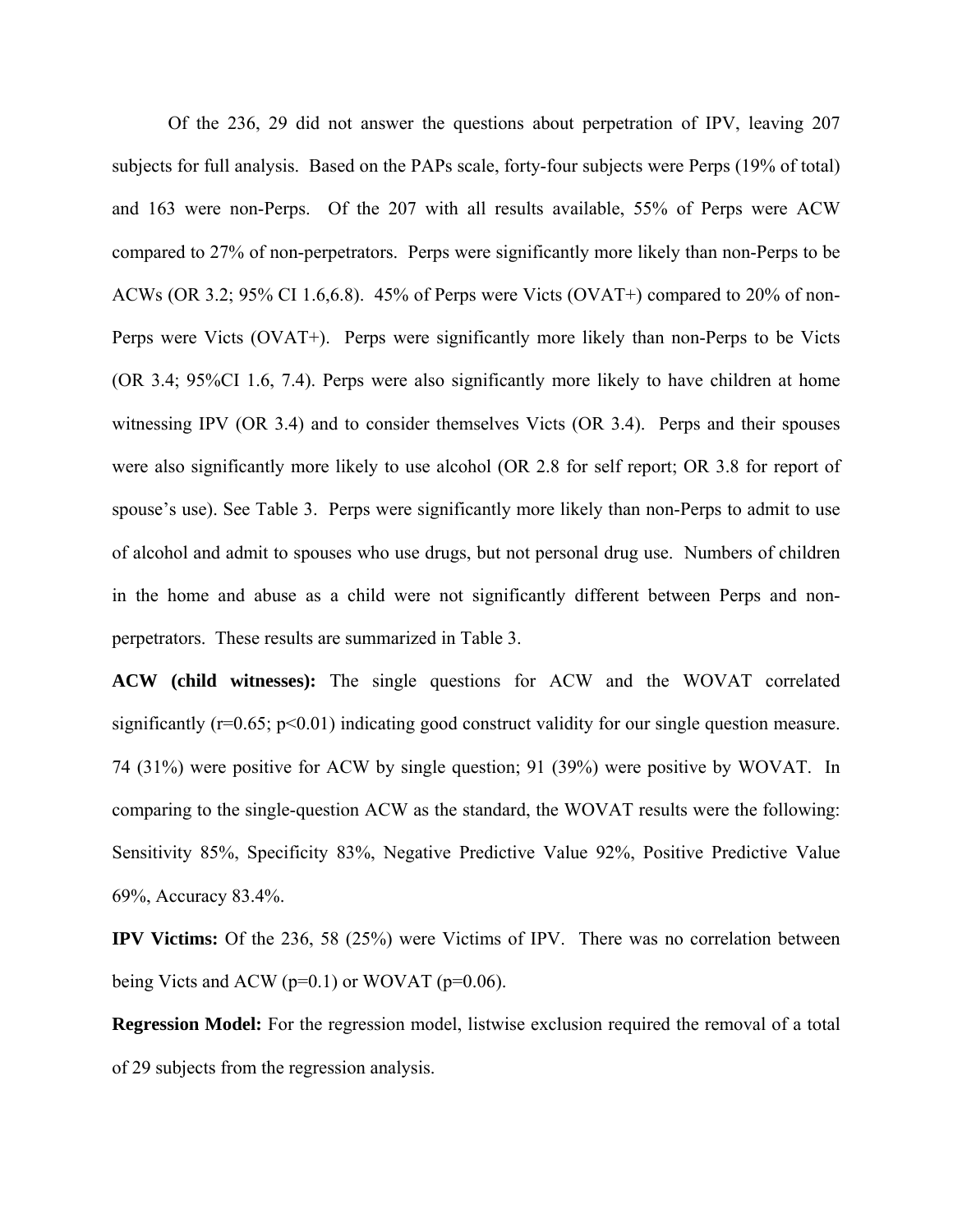Non significant predictors by univariate analysis included race, education, income, insurance, gender, marital status, abuse as a child. The significant predictors by univariate analysis were ACW, the WOVAT, being Victs, alcohol use by self and partner, and drug use by partner (see Table 3).

Because there were 44 Perps of IPV, 4 predictors could be entered in the regression model to determine significant predictors. The variables included 4 variables that had a significance of <0.01. The AWA and WOVAT were not used in the model since they were secondary scales. We included the ACW tool; Victs tool (OVAT); whether spouses used drugs; and subjects' use of alcohol. By regression analysis, ACW and spouses use of drugs were significant predictors of Perps. When adjusted for these 2 significant predictors, the OVAT and subjects' use of alcohol were not predictive of Perp. Perps were significantly more likely to be ACWs (OR 2.6; 95% CI 1.1, 5.8) and to have a spouse who used drugs (OR 5.7; 95% CI 1.3,26) (See Table 4).

Because there were 44 Perps (by PAPs+) we were not concerned with an overfit with the 4 variables that met entry criteria from the univariate analysis**.** The Hosmer-Lemeshow goodness of fit test indicated very good calibration for the variables ( $\chi^2$  =2.1, degrees of freedom  $df=4$ , P=0.73). 2-way comparisons between the significant predictor variables ACW versus PAPs, PAPs versus Spouse drug abuse, and Spouse drug abuse versus ACW were all non significant. Maximum condition index for the comparisons was 21, indicating that moderate to severe co linearity was not present for these comparisons. The model was therefore a good fit for the data. Adjusted odds ratios with corresponding confidence intervals (CIs) and p-Values are summarized in Table 4.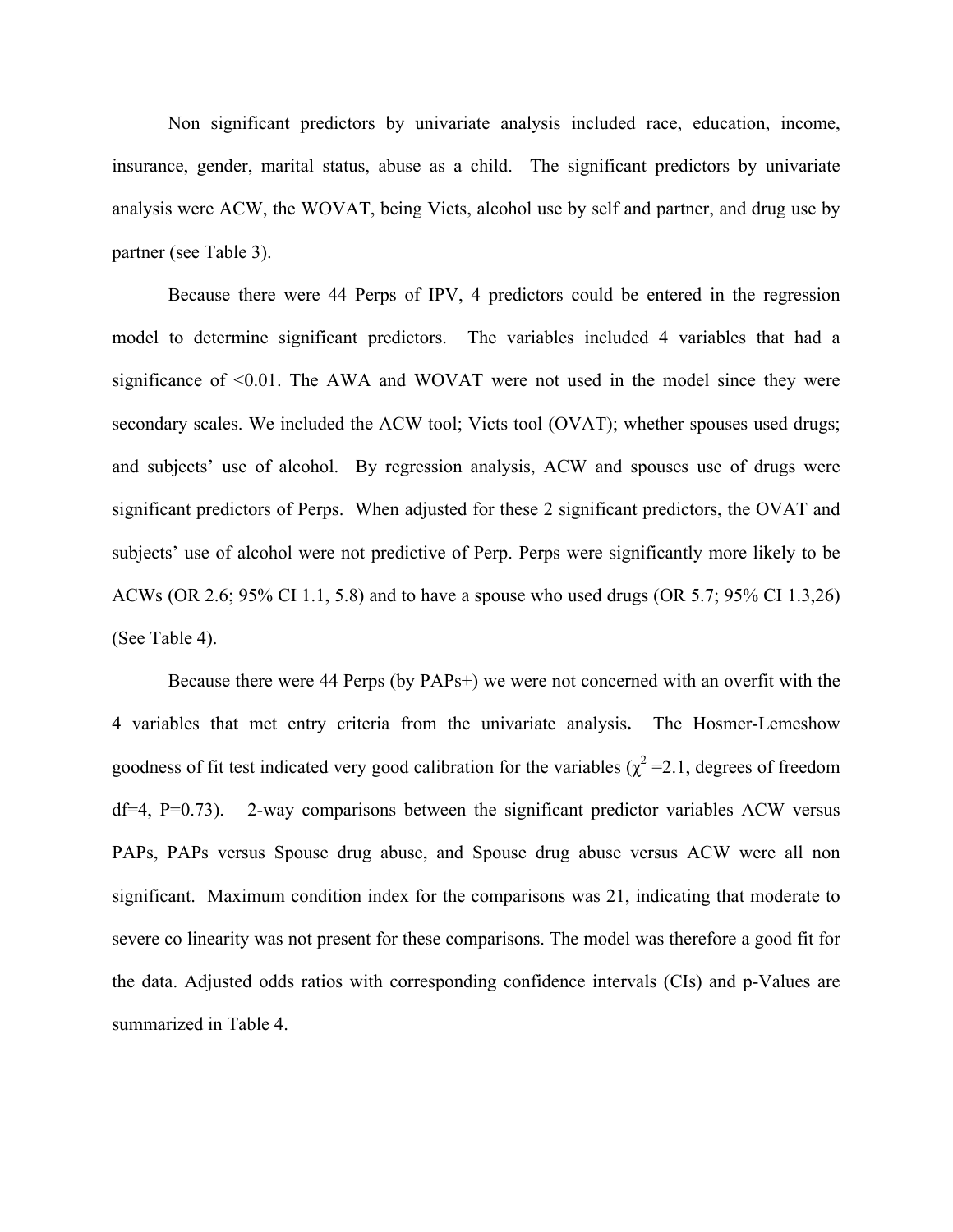#### **DISCUSSION**

We were able to show that screening for Perps is possible in a busy ED. This is one step toward intervening with IPV perpetration.

The present study is unique in screening for perpetrators as well as for victims of IPV. We found a significant number of perpetrators of IPV using 2 screens, the PAPs and AWA. This study confirmed Ernst's previous screening in the ED, which found similar numbers of those positive for IPV victimization (24, 25), including ongoing IPV (18, 24, 25). Previous studies have shown this to be true in the ED in both women (24,26) as well as men (24, 27-30). Among ED patients there is a high prevalence of family violence.

Being able to identify Perps in a busy ED setting is important. Previous study shows that perpetrators are not identified in medical settings, although they often present in health care settings (31). Sugg et al showed most MDs have never identified perpetrators of IPV (32). Health care settings including the ED may be a good place to identify and intervene for perpetration of IPV.

We found that when subjects were allowed the choice of touch screen computer entry or paper format, they were significantly more likely to choose the paper format. The reasons are unclear; however, providing both formats yielded better percentages of those willing to participate than in previous studies. In Ernst's previous study, 28% of those eligible refused participation (8), while in the present study only 10% refused participation. MacMillan et al showed that subjects preferred self entry to face-to-face formats; however this study did not show preferences for type of self entry format (33). Both formats provided an opportunity to ensure anonymity as well as to include our large Hispanic population, with the screens and paper formats available in English as well as Spanish. Screening in the ED for domestic abuse is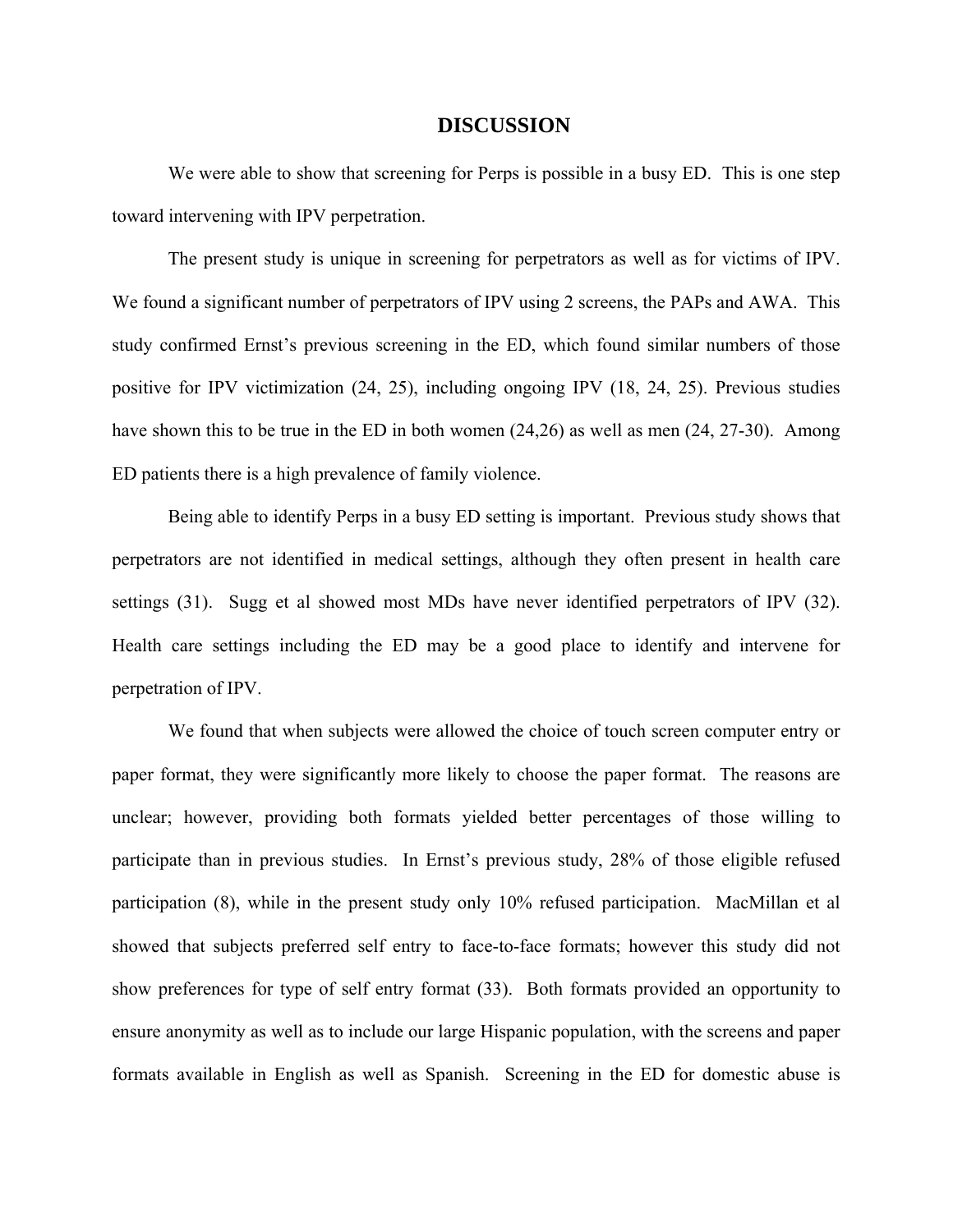difficult; as a result other authors have utilized touch screen computers for ease as well as to ensure anonymity to encourage and ensure wide participation (34). Offering both formats may be the best approach. A randomized trial of paper versus computer format is warranted.

Another unique aspect of this study is that our HRRC (human research review committee or IRB, institutional review board) allowed a modification of informed consent to include a waiver of documentation of informed consent, which allows entry into the study without signature of the participants. This is allowed when the research is minimal risk and the only record linking the subject with the research would be a consent form and the only potential harm of the study, or when the procedures involved do not normally require consent outside of the research context (23). In this situation informed consent must be obtained orally, to include all elements of informed consent and may require a written copy of a consent form or summary. In this case the HRRC required a copy of a consent form be given to subjects but waived the necessity for a signature.

As we had no prior experiences in screening for Perps, we chose to use 2 screens, each with a differing approach to screening for IPV Perps. The PAPs (17) shows actual use of force in relationships but does not distinguish past versus present. The PAPs scale is long and some in our study did not respond to the full scale or refused to reply at all. We chose this scale as our gold standard as it actually showed perpetration of physical violence in a relationship. The AWA does not test for actual physical use of force in IPV and shows a propensity to use violence in certain situations (13). A shortened validated scale that could be easily applied in a busy clinical setting is desirable.

Our study is unique in screening a busy ED population for Perps and asking about prior ACW. Perp and ACW have been linked; however, a large screening such as ours and relating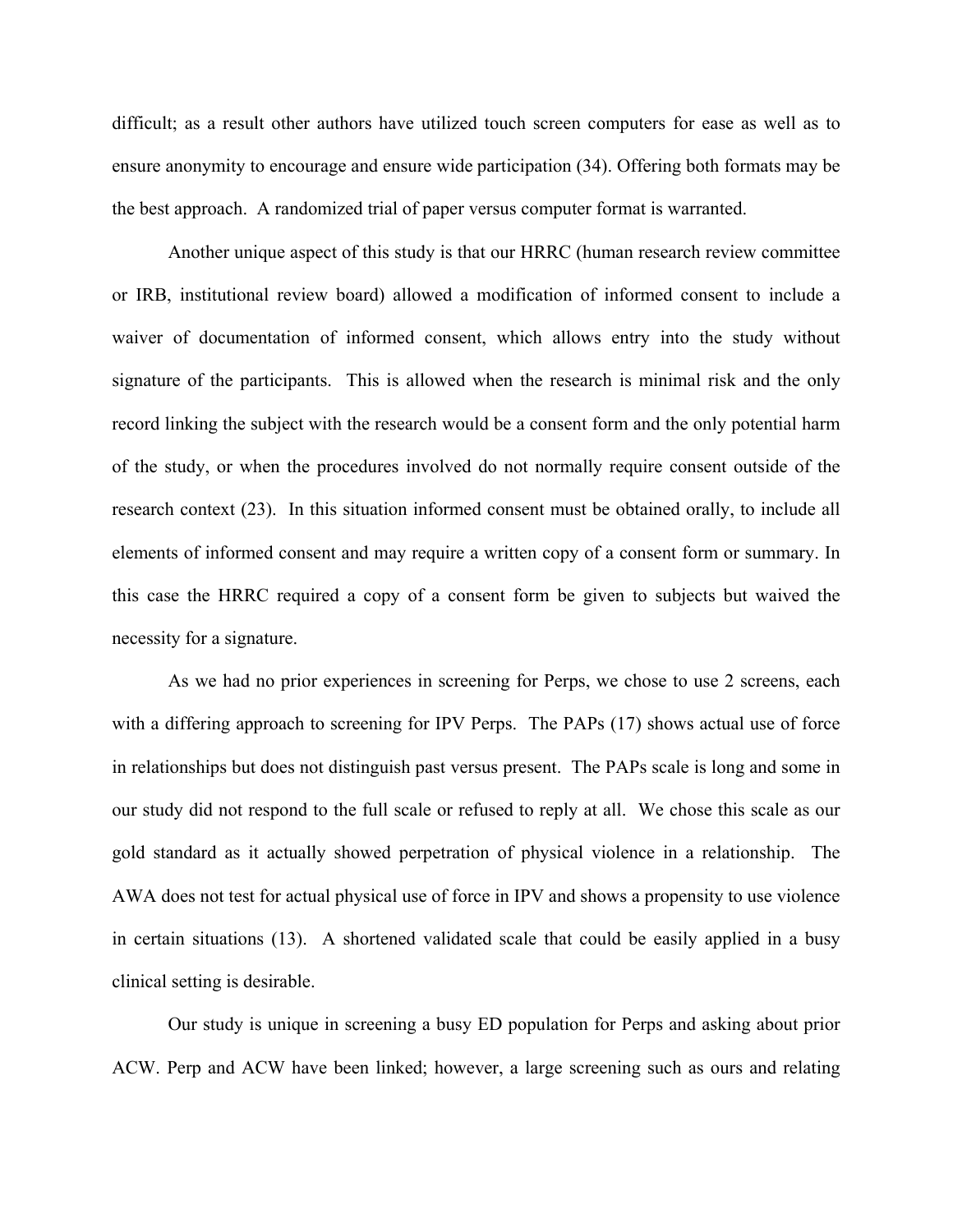Perps and ACWs on a large scale has not previously been done. Associations of childhood experience with IPV have shown associations with adulthood victimization and perpetration in prior studies (3). Witnessing IPV is defined as multiple ways of exposure to IPV as a child. These include direct viewing, hearing violence, being used as a tool of the perpetrator and experiencing the aftermath of the violence (12). Sometimes the victim parent is unaware the child is aware of the violence and feels he or she is protecting the child from exposures. This is often not the case and the child is fully aware of happenings in the household.

Our study showed that Perps were more likely than Non-Perps to have been ACWs. Ernst's previous study has shown that perpetrators are likely to have witnessed IPV as children. When children are exposed to IPV they are less socially competent and more anxious and have more sleep, attention and learning disorders than children not exposed to IPV  $(5, 10, 35, 36)$ . These disorders intuitively affect all aspects of these children's lives including school, home and their adult intimate relationships. From a health care perspective, these children have higher incidence of asthma, gastrointestinal problems, headaches and colds (16,37). They are more aggressive toward their peers and show more antisocial behavior (10). They are also more likely to later abuse drugs and alcohol (15). Additionally, children who witness violence in the home begin the formulation of an attitude that violence is justified in conflict resolution (12). The long term impact is that an astounding association has been shown in the literature with childhood victimization and increased rates for both perpetration and victimization of IPV (15).

Our study showed that Perps were also often victims of IPV. A difference in girls and boys has been shown with boy child witnesses (CWs) significantly more likely to approve of violence than girl CWs (38). CWs are more likely to be aggressive toward peers, with boys more likely to use physical aggression and girls more likely to internalize behaviors including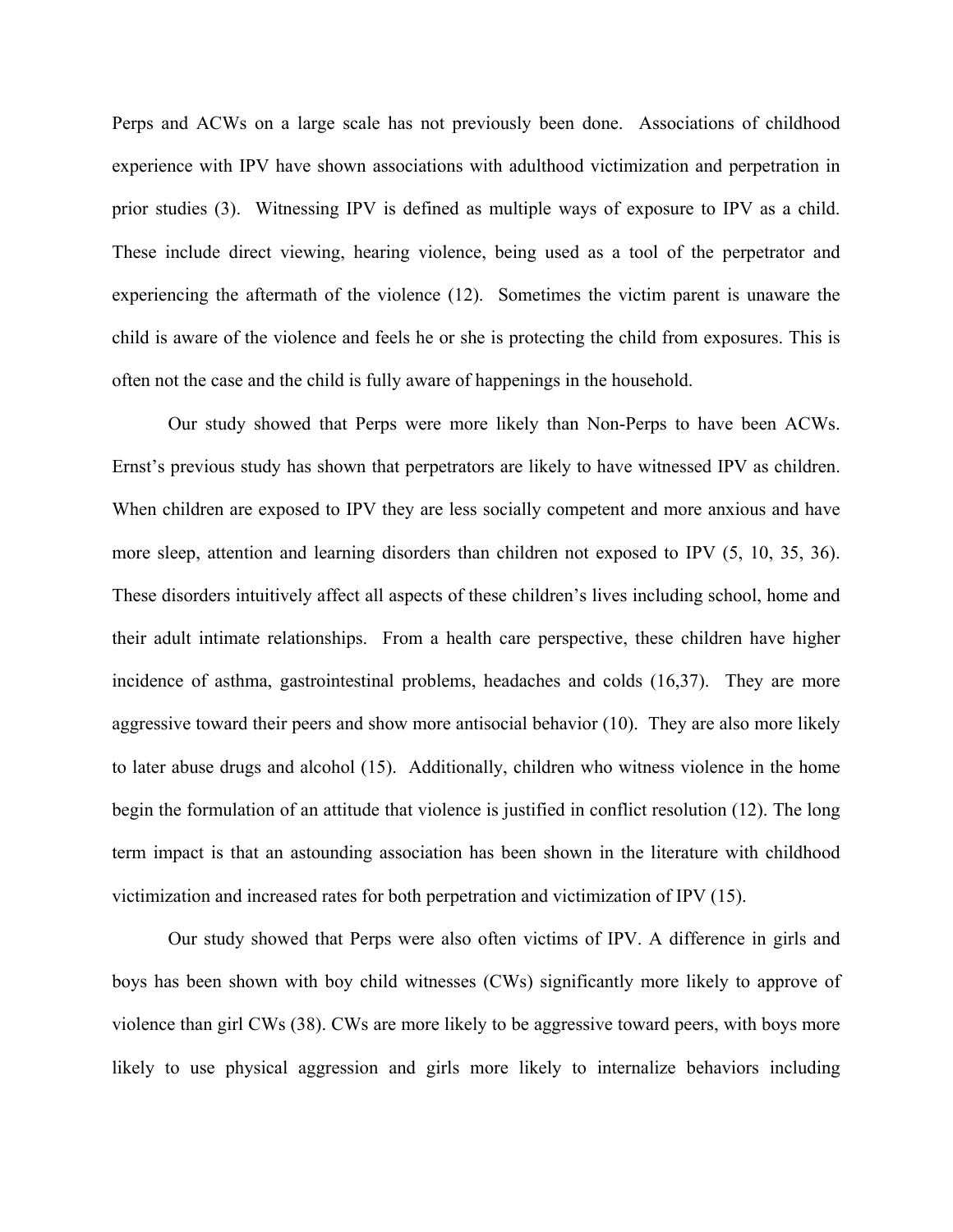depression, anxiety and eating disorders (1,39). Bauer et al showed that CWs are more likely to be involved with bullying in a community based cohort of children 6-13. Most of these were also victims themselves (16). A previous study in the ED setting has shown that male victims of IPV, including those who present for injuries inflicted by female partners, were likely to be perpetrators of IPV. They may be injured in self defense by a victim partner (30).

There are no validated tools to screen for ACWs. In Ernst's previous study they used a single question (8). For the present study we used the single question and a 4 question scale we created (18). In the present study we found the single question and WOVAT correlated well; therefore we chose to use the single question as a gold standard due to its ease of use and very good accuracy in comparison to a 4 question scale.

The present study continues to support that ACWs are not more likely to be Victs, but are more likely to be perpetrators of IPV. The above is consistent with Ernst's previous findings and the present study, that witnessing abuse as a child leads more to perpetration than victimization of IPV. Ernst's previous studies have shown that perpetrators have significantly more exposure to witnessing IPV as children (40) but that victims were **not** more likely to have witnessed IPV as children (8). We used Ernst's previously validated tool, the OVAT. This scale does not test for prior IPV exposure, only ongoing IPV (18). The learned process is negative in allowing acceptance of violence as an instigator, not as a victim. Children may be able to learn to avoid relationships as victims themselves when exposed. This supports interventions early in childhood as well as in males to end the cycle of violence.

Other studies have shown acceptance of IPV particularly in males, younger adults, nonwhites, those with lower income and education (41). Men who were ACWs are twice as likely to abuse their own wives as compared to sons of nonviolent parents (42). Another study showed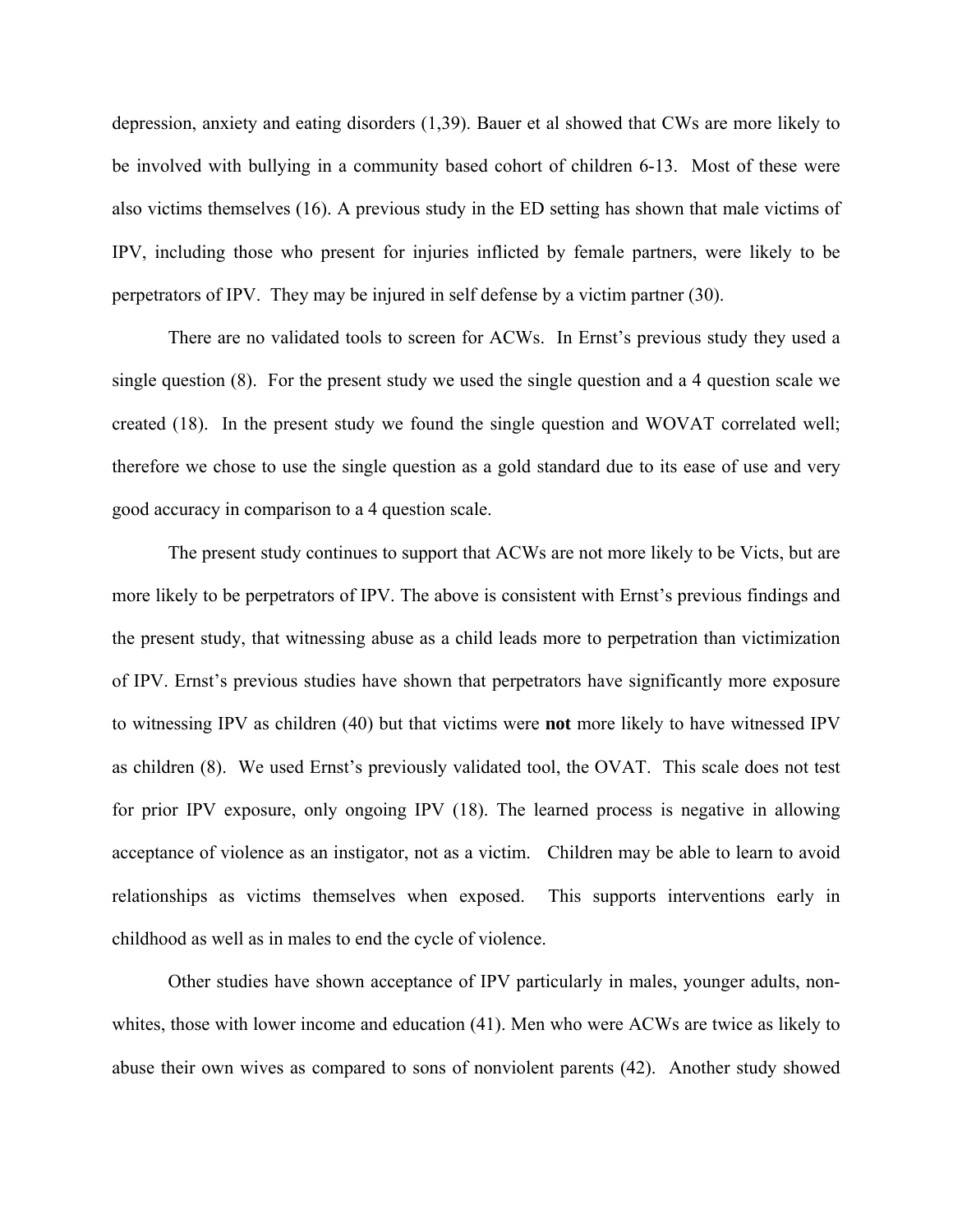that female victims of IPV showed early education and socialization to violence and normalization within their lives and the lives of their families. However, no comparison to unexposed groups or perpetrators was offered (14).

Our study showed that Perps admitted to alcohol use and drug use in their partners, but not to their own use of drugs. Failure to admit to their own use of drugs is likely related to the stigma of drug use and may not have been truthful in all cases. Adolescents involved with an abusive partner report increased levels of substance use and antisocial behaviors. (43) Dube et al found that there was a graded increased risk for alcohol and drug use in those ACWs that increased as the frequency of witnessing IPV increased. This leads to furthering the cycle of violence. (44).

 There are several strengths of our study. This is the first study of screening for Perps in the emergency department. The study was adequately powered and included men and women screened with a gender neutral screen for perpetration of IPV, the PAPs and the AWA, as well as for victimization of IPV, the OVAT (18). The study was done over randomized four hour shifts to include all days of the week and all hours of the day to minimize bias. Offering either the anonymous touch screen computer or paper formats led to fewer refusals to participate. The waiver of documentation of informed consent allowed us to preserve anonymity and minimize contact between research associates and subjects. The questionnaire was provided in both English and Spanish with a large Spanish-speaking population. Hispanic patients refused participation more often than Caucasian; however this was not significantly different.

We have shown the ED is a place where identifying IPV Perps can be targeted. The CDC is interested in primary intervention for perpetration of IPV (45). This may be an important area to intervene, perhaps at an early age to help end the cycle of IPV. Perhaps a brief intervention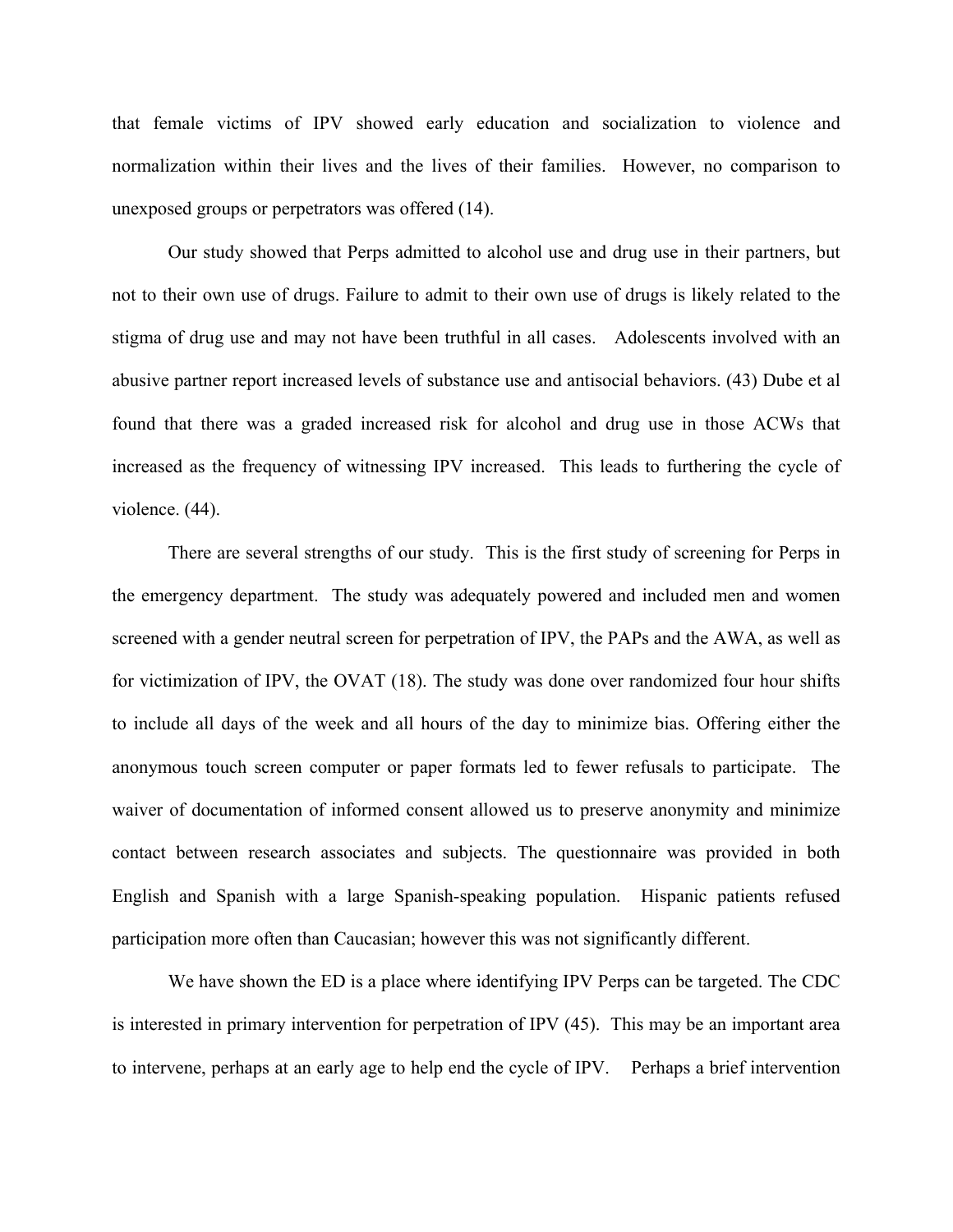in the ED is a much needed approach in corresponding to the CDCs intervention hopes to end the cycle of IPV. Adults who are currently in an abusive relationship should have children screened for being abused and witnessing IPV in the household as well.

**Limitations:** Limitations include that subjects may have been unwilling to participate in a study regarding a touchy controversial topic, perpetration of IPV and witnessing IPV. Some did not fully respond to the entire questionnaire, indicating a shortened, validated scale is desirable.

 There is no validated tool to determine whether someone has witnessed abuse as a child. As such, use of a single question or the WOVAT 4-questions in this regard have not been validated. Perhaps other questions should have been included.

 There is potential that much of the final sampling may not have been currently living with a spouse or partner, thus leading to a decreased number of subjects with potential exposure to an intimate relationship and ruling out potential for IPV. Future studies limiting inclusion to those with an ongoing (or at least within the last year) intimate relationship may be warranted.

**Future Studies:** Future studies include randomizing anonymous touch screen and paper formats for screening IPV, attempting to validate a shortened scale for perpetrator screening, and including interventions such as educational videos for batterers as well as children who have witnessed IPV in efforts to break the cycle of IPV. Outreach programs for high school and college students utilizing recovering victims of IPV could affect the cycle of violence as well.

#### **CONCLUSION**

We showed that ED screening is possible and that 19% of this population were perpetrators. Respondents preferred paper over computer format but when used together the number of refusals decreased. The results of this study support the hypothesis that Perps were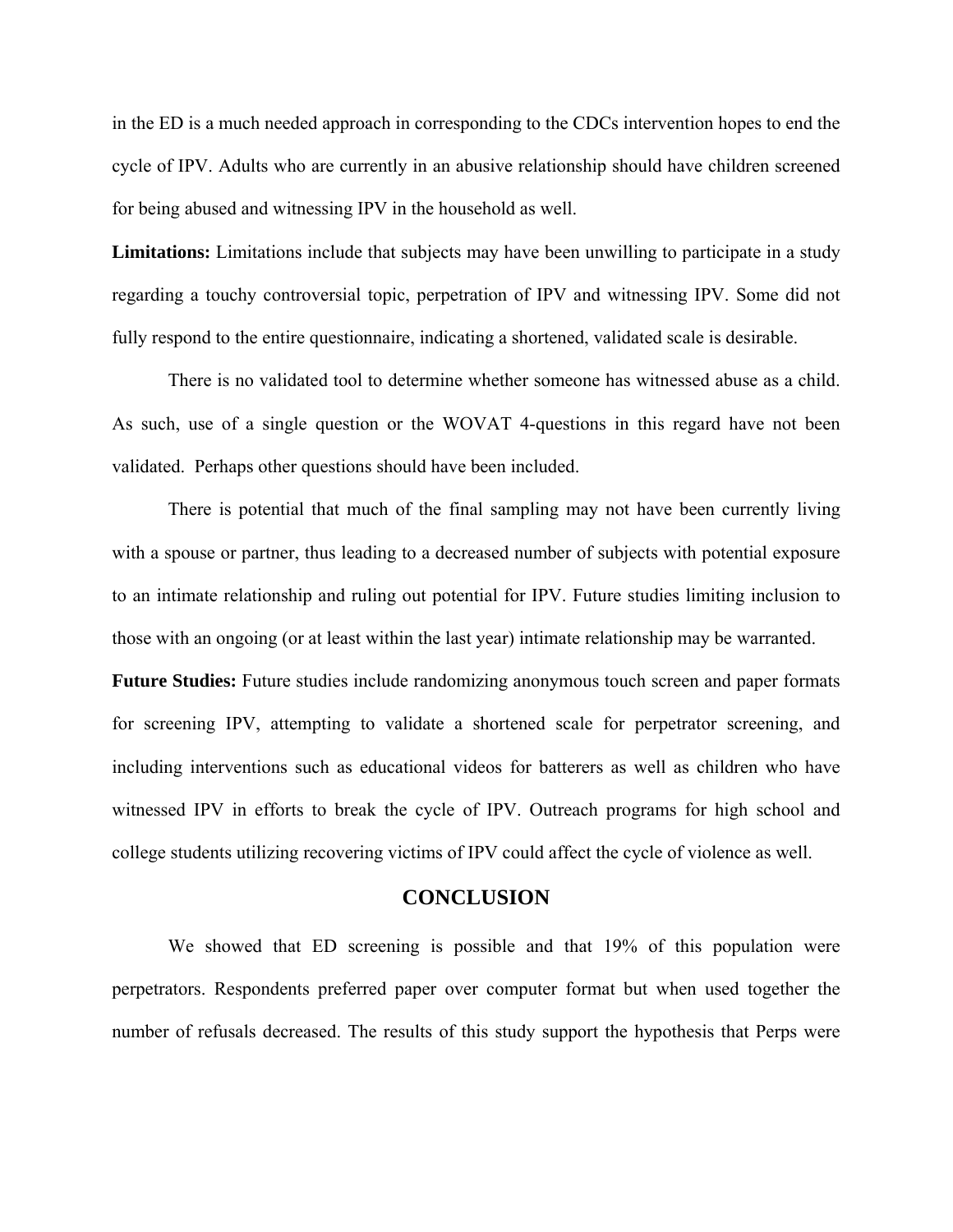more likely than non Perps to be ACWs. Perps were not significantly more likely to be Victs. Spouse drug abuse and ACW were the 2 significant predictors of Perp.

**Acknowledgement**: This study was funded in part by contributions from the George Valente Foundation; The Foundation had no role in content or approval of the study process or manuscript preparation. None of the authors has any conflict of interest regarding this manuscript.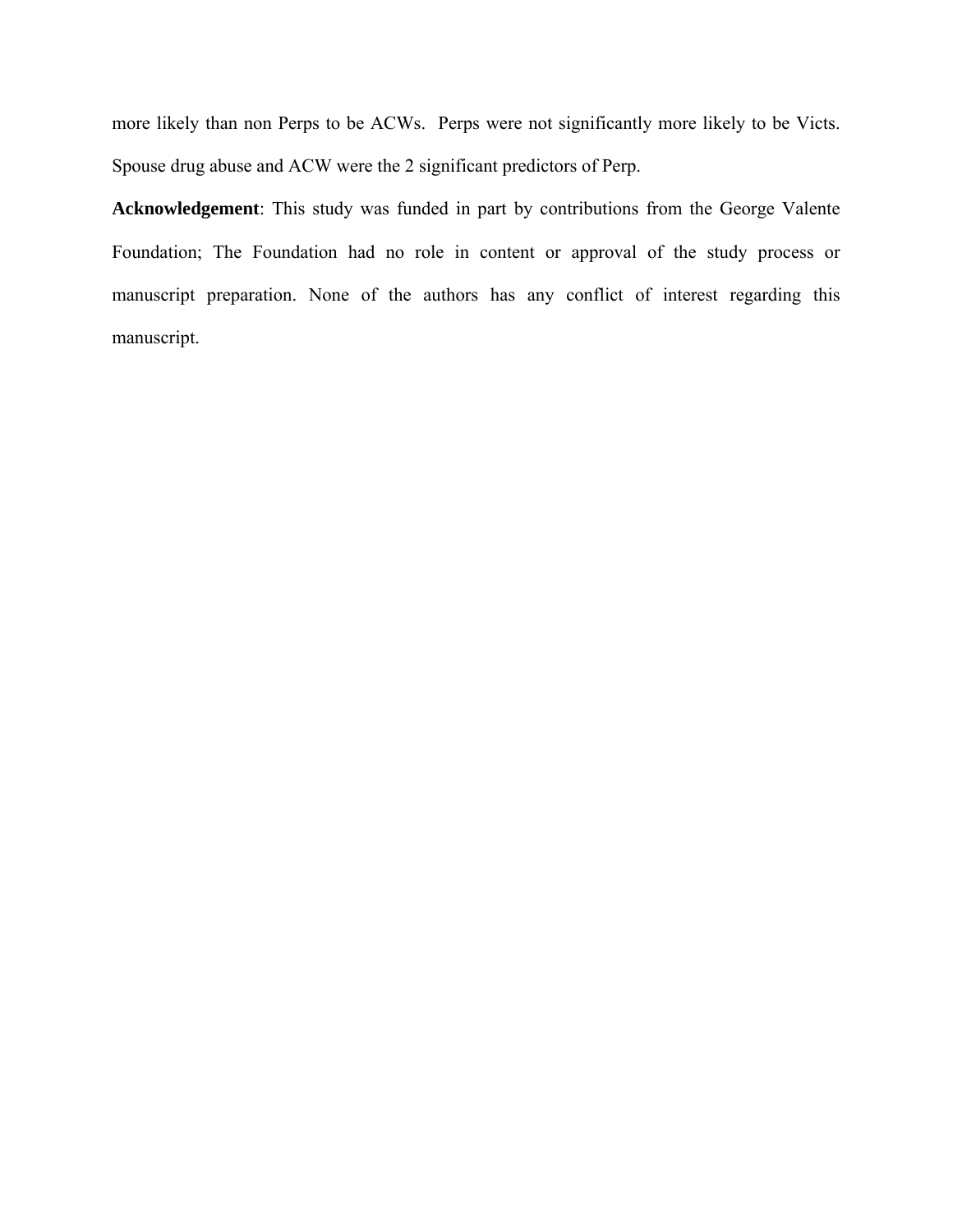# **TABLES**

# **Table 1: Demographics of 236 participants**

| Total N=280          | N(%)     |  |  |
|----------------------|----------|--|--|
| Language             |          |  |  |
| Spanish              | 22(9)    |  |  |
| English              | 214 (91) |  |  |
| Age                  |          |  |  |
| 18-20                | 20(8)    |  |  |
| $21 - 30$            | 73 (31)  |  |  |
| $31 - 40$            | 44 (19)  |  |  |
| $41 - 50$            | 45 (19)  |  |  |
| $>50$                | 46(20)   |  |  |
| Unk                  | 8(3)     |  |  |
| <b>Education</b>     |          |  |  |
| Not high school grad | 41(17)   |  |  |
| High School grad     | 108 (46) |  |  |
| College Grad         | 35(15)   |  |  |
| Professional degree  | 17(7)    |  |  |
| Unknown              | 35(14)   |  |  |
| Gender               |          |  |  |
| Male                 | 111(47)  |  |  |
| Female               | 117(50)  |  |  |
| Unknown              | 8(3)     |  |  |
| Race                 |          |  |  |
| African Am           | 8(3)     |  |  |
| American Indian      | 23(10)   |  |  |
| Caucasian            | 91 (39)  |  |  |
| Hispanic             | 100(42)  |  |  |
| Other                | 5(2)     |  |  |
| Unknown              | 9(4)     |  |  |
| Marital Status       |          |  |  |
| Married              | 62(26)   |  |  |
| Single               | 87(37)   |  |  |
| Widowed              | 12(5)    |  |  |
| Divorced             | 42 (18)  |  |  |
| Other                | 23(10)   |  |  |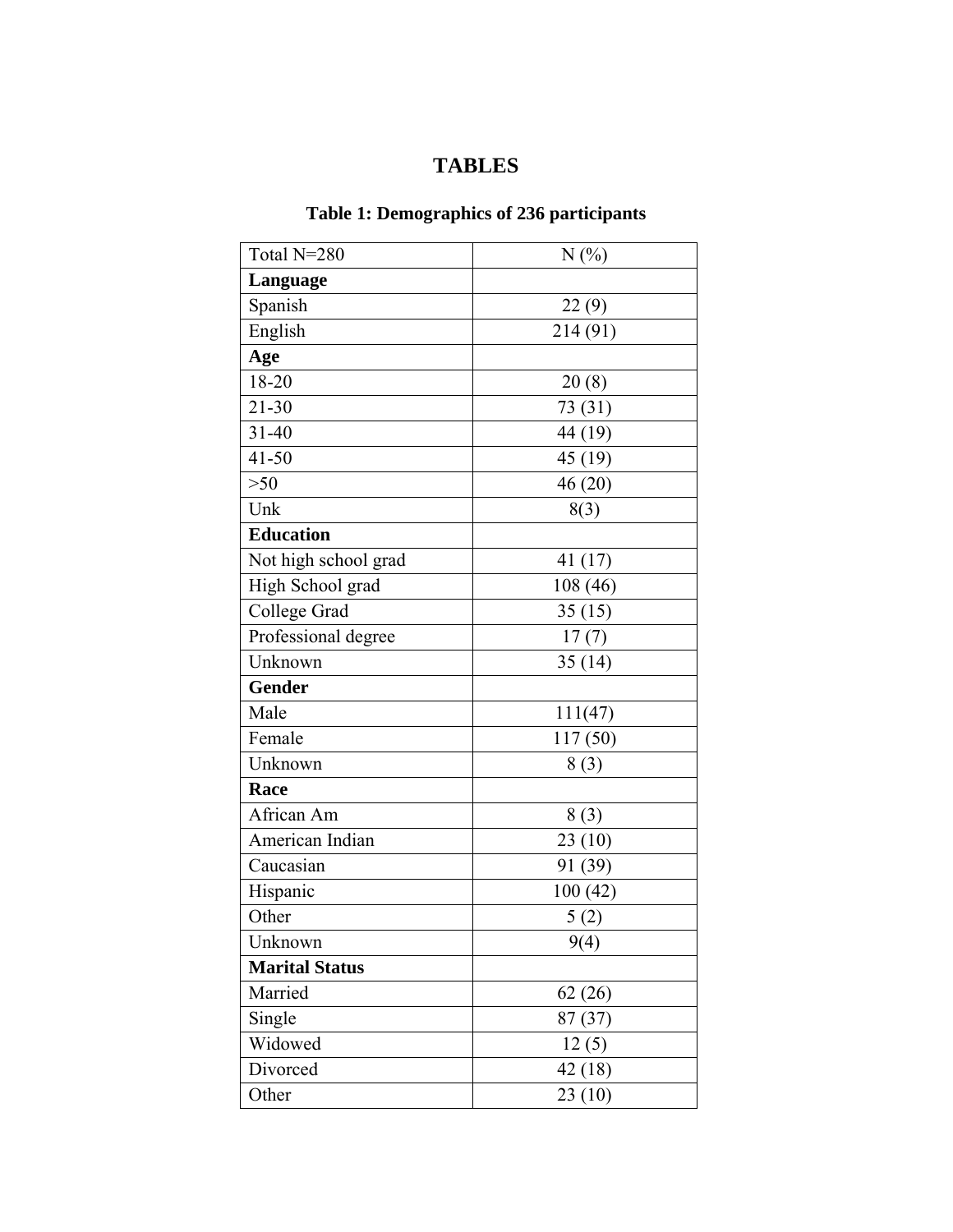| Unknown           | 10(4)   |
|-------------------|---------|
| <b>Insurance</b>  |         |
| Self              | 50(21)  |
| Medicare/Medicaid | 49 (21) |
| Private           | 24(10)  |
| Other             | 50(21)  |
| Unknown           | 63(27)  |
| <b>Income</b>     |         |
| $\leq 10k$        | 63 (27) |
| 10-20,000         | 41 (17) |
| 20-40,000         | 42(18)  |
| >40,000           | 21(9)   |
| Unknown           | 69 (29) |

### **Table 2: Reasons for choosing format**

|                    | Computer format | Paper Format | Odds ratio, 95% CI |  |
|--------------------|-----------------|--------------|--------------------|--|
|                    | $N=69(29%)$     | $N=167(71%)$ | Crossing 1 is NS   |  |
| Easier*            | 30(44%)         | 40 $(24%)$   | $2.4(1.3,4.6)^*$   |  |
| More confidential  | 3(4%)           | 15(9%)       | 0.5(0.1, 1.8)      |  |
| Faster             | 16(23%)         | 28 (17%)     | 1.5(0.7,3.1)       |  |
| Can't use computer | 3(4%)           | 15(9%)       | 0.5(0.1, 1.8)      |  |
| Other              | $7(10\%)$       | 32(19%)      | 0.5(0.2, 1.21)     |  |
| No reason given    | 12(17%)         | 47 (28%)     | 0.5(0.3, 1.2)      |  |

\*Significantly different: More found the computer format easier as a reason for choosing it

| Table 3: Perps (PAP+/-) vs. other characteristics. 29 of the original 236 did not have PAPs |  |  |
|---------------------------------------------------------------------------------------------|--|--|
| results                                                                                     |  |  |

|                    | Total | $PAPs+(N\%)$ | PAP <sub>S</sub> $-N$ <sup>(%)</sup> ) | OR (95% CI)   | P             |
|--------------------|-------|--------------|----------------------------------------|---------------|---------------|
|                    | N(%)  | Perps        | Non Perps                              |               |               |
|                    |       |              |                                        |               |               |
|                    | 207   | 44           | 163                                    |               |               |
| <b>POSITIVE ON</b> |       |              |                                        |               |               |
| <b>THE SCREEN</b>  |       |              |                                        |               |               |
| <b>OVAT</b>        | 52    | 20(45%)      | $32(20\%)$                             | 3.4(1.6, 7.4) | $< 0.01*$     |
| <b>AWA</b>         | 52    | 23(53%)      | 29(18%)                                | 5.1(2.3, 11)  | $< 0.01*$     |
| <b>WOVAT</b>       | 84    | 27(47%)      | 57 (35%)                               | 3.0(1.4, 6.2) | $\leq 0.01**$ |
|                    |       |              |                                        |               |               |
|                    |       |              |                                        |               |               |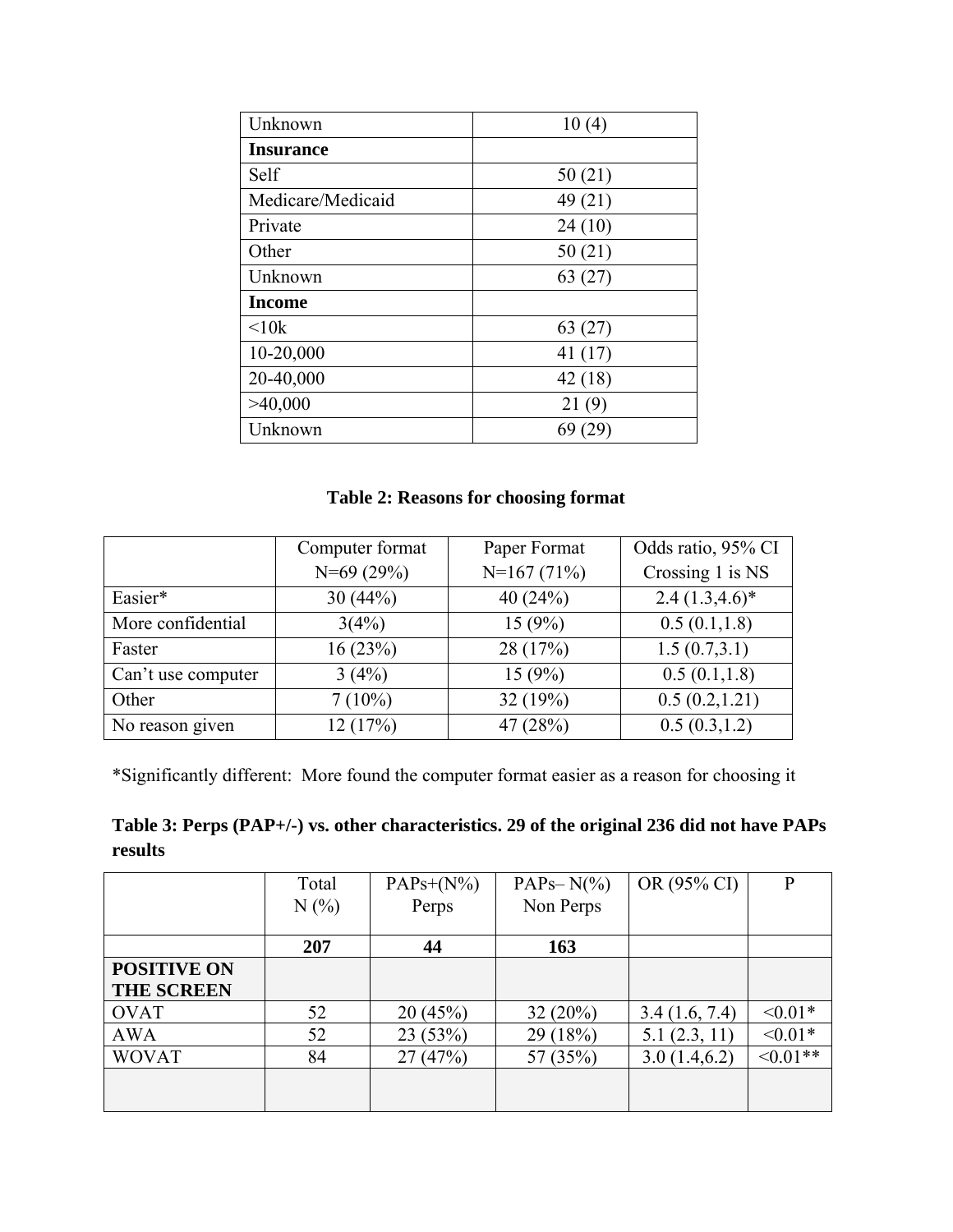| <b>POSITIVE FOR</b><br><b>THE</b><br><b>FOLLOWING</b> |    |           |          |                   |           |
|-------------------------------------------------------|----|-----------|----------|-------------------|-----------|
| Child Witness of<br>IPV (single<br>question)          | 68 | 24 (55%)  | 44 (27%) | 3.2(1.6, 6.8)     | $< 0.01*$ |
| Consider self a<br>victim of IPV                      | 18 | 8(18%)    | 10(6%)   | 3.4(1.1,<br>10.2) | 0.02      |
| Your children at<br>home have<br>witnessed IPV        | 23 | 10(23%)   | 13(8%)   | 3.4(1.3, 9.2)     | 0.02      |
| You were Abused<br>as a child                         | 55 | 16(36%)   | 39(24%)  | 1.8(0.8, 3.9)     | <b>NS</b> |
| Alcohol ingestion-<br>self                            | 31 | 12(27%)   | 19(12%)  | 2.8(1.2,6.9)      | 0.02      |
| Alcohol ingestion-<br>spouse                          | 17 | 8(18%)    | 9(6%)    | 3.8(1.2,<br>11.7) | 0.02      |
| Drug ingestion-<br>Self                               | 17 | 7(16%)    | 10(6%)   | 2.9(0.9, 8.9)     | <b>NS</b> |
| Drug ingestion-<br>Spouse                             | 13 | $9(20\%)$ | 4(2%)    | 10(2.7, 42)       | $< 0.01*$ |

**\*4 variables that were entered into the logistic regression model. \*\*Not included in logistic regression model because of high correlation with Single question for ACW.**

**Table 4: Logistic Regression Analysis: Perps (PAPs+) and significant predictors.**

|                      | Adjusted OR | p-value   | 95% CI       |
|----------------------|-------------|-----------|--------------|
| ACW 1 question       | 2.7         | 0.02      | $1.8 - 11.3$ |
| Alcohol use: subject | 1.3         | <b>NS</b> | 0.4, 4.5     |
| Spouse drug use      | 7.7         | < 0.01    | $1.7 - 35.2$ |
| <b>OVAT</b>          | 1.6         | <b>NS</b> | $0.6 - 4.2$  |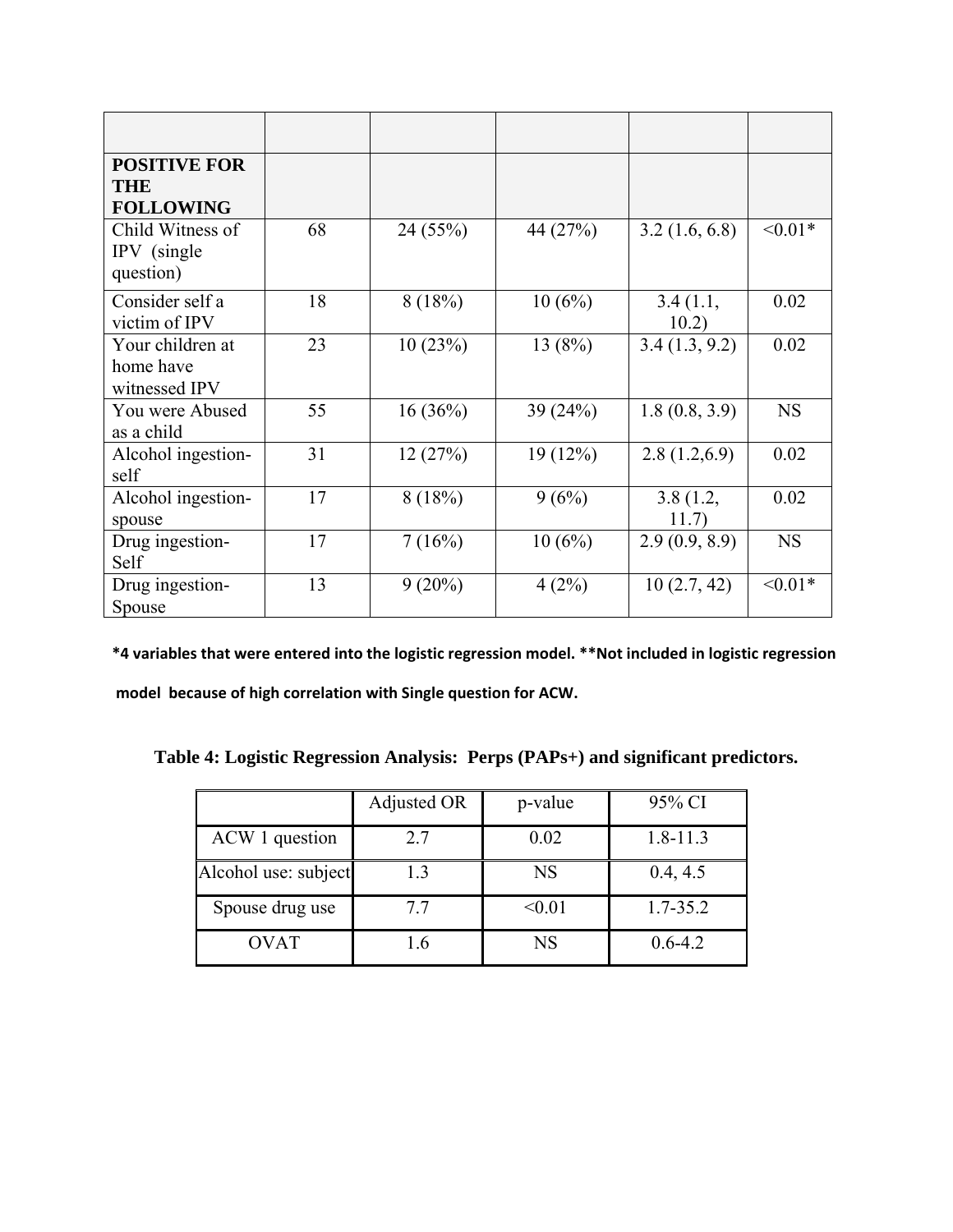## **BIBLIOGRAPHY**

- 1. Kernic, Baldry AC. Bullying in schools and exposure to domestic violence. Child Abuse Negl 2003; 27: 713-32
- 2. CDC Adverse Childhood Experiences Study [http://www.cdc.gov/nccdphp/ace/;](http://www.cdc.gov/nccdphp/ace/) accessed May 2007, July 2007, August 2007.
- 3. Bensley L, Van Eenwyk J, Simmons KW. Childhood family violence history and women's risk for intimate partner violence and poor health. Am J Prev Med 2003; 25: 38-44.
- 4. Felitti VJ, Anda RF, Nordenberg D, et al. Relationship of childhood abuse and household dysfunction to many of the leading causes of death in adults. Am J Prev Med 1998; 14: 245- 58.
- 5. CDC 2005 MMWR 2005 54: 1041 Domestic Violence Awareness Month—October 2005.
- 6. Hazen AL, Connelly CD, Kelleher KJ, Barth RP, Landsverk JA. Female caregivers' experience with intimate partner violence and behavior problems in children investigated as victims of maltreatment. Pediatrics 2006; 117: 99-109
- 7. Ponce AN, Williams MK, Allen GJ. Experience of maltreatment as a child and acceptance of violence in adult intimate relationships: mediating effects of distortions in cognitive schemas. Viol Vict 2004; 19: 97-108.
- 8. Ernst AA, Weiss SJ, DelCastillo C, Aagaard J, Marvez-Valls E, D'Angelo J, Combs S, Feuchter A, Hegyi M, Clark R, Coffman B. Witnessing intimate partner violence as a child does not increase the likelihood of becoming an adult intimate partner violence victim. Acad Emerg Med 2007; 14: 411-8.
- 9. Coker AL, Smith PH, McKeown RE, King MJ. Frequency and correlates of intimate partner violence by type: physical, sexual, and psychological battering. Am J Public Health 2000; 90: 553-9.
- 10. Goodman,P. The relationship between intimate partner violence and other forms of family and societal violence. Emerg Med Clin N Am.2006; 24: 889-903.
- 11. Horner, G. Domestic violence and children. Journal of Pediatric Health Care. 2005; 19: 206- 212.
- 12. Edelson JL. Children's witnessing of adult domestic violence. J Interpers Viol 1999; 14: 839-69.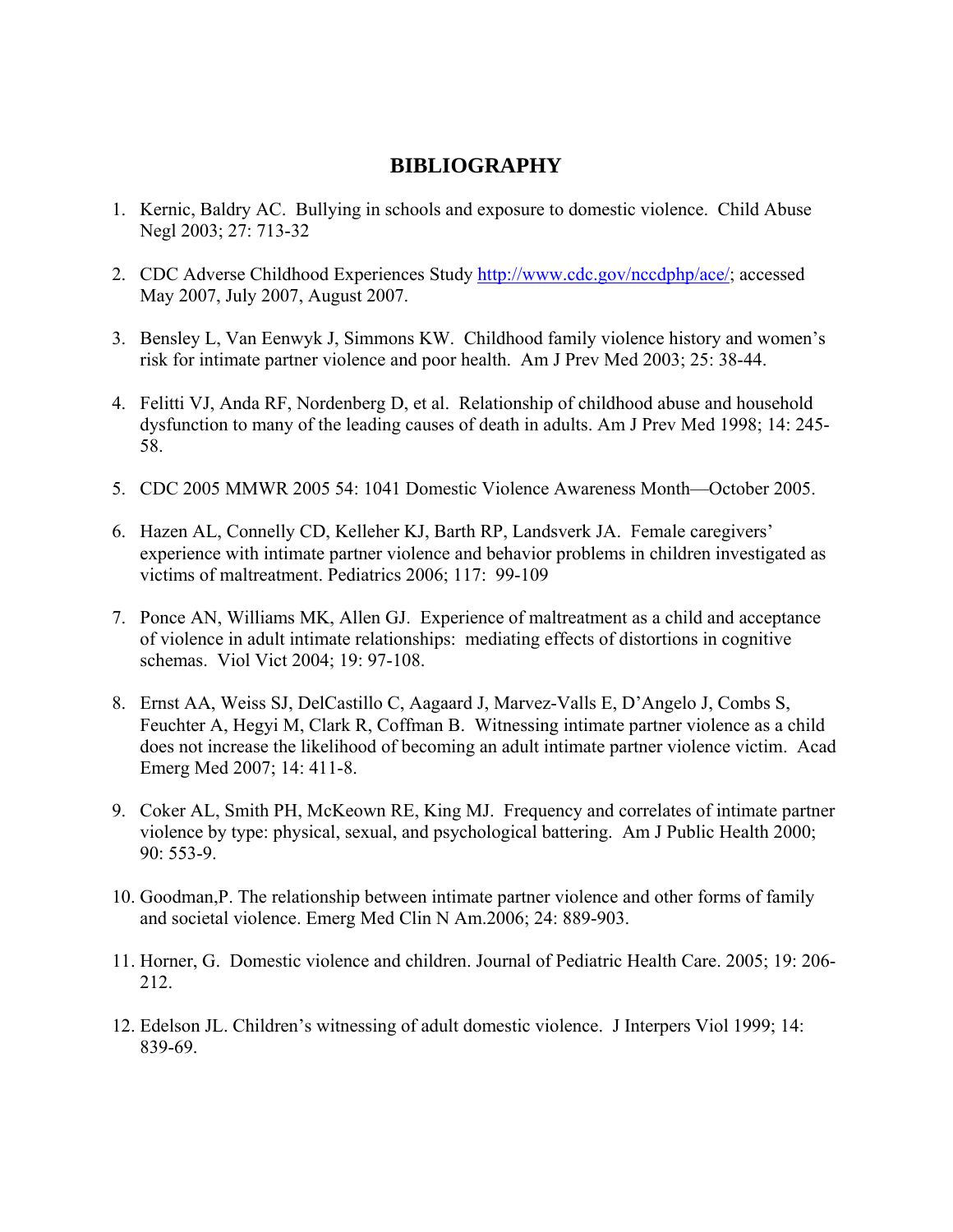- 13. Briere, J. Predicting self-reported likelihood of battering: attitudes and childhood experiences. Journal of Research in Personality. 1987; 21: 61-69.
- 14. Lutenbacher M, Cohen A, Conner NM. Breaking the cycle of family violence: Understanding the perceptions of battered women. J Pedaitr Health Care 2004; 18: 236-43
- 15. Cronholm, P. Intimate partner violence and men's health. Prim Care Clin Office Pract. 2006; 33: 199-209
- 16. Bauer, N., Herrenkohl T., Lozano, P., Rivara, F., Hill, K., Hawkins, JD. Childhood bullying involvement and exposure to intimate partner violence. Pediatrics. 2006; 118: 235-242.
- 17. Garner JW, Hudson WW. The Physical Abuse of Partner Scale (PAPS). In Corcoran K, Fischer J eds. *Volume I. Couples Families, and Children. Instruments for Couples. Physical Abuse of Partner Scale (PAPS) Measures for Clinical Practice: A Sourcebook*. New York, New York:The Free Press; 2000:154-164.
- 18. Ernst AA, Weiss SJ, Cham E, Hall L, Nick TG. Detecting ongoing intimate partner violence in the emergency department using a simple 4-question screen: The OVAT. Viol Vict 2004; 19: 375-384
- 19. Weiss SJ, Ernst AA, Cham E, Nick TG. Development of a screen for ongoing intimate partner violence. Viol Vict 2003; 18: 131-141.
- 20. Ernst AA, Weiss SJ, Cham E, Marquez M. Comparison of three instruments for assessing ongoing intimate partner violence. Med Sci Monit 2002: 8: 197-201.
- 21. Uchino S, Doig GS, Bellomo R, et al. Diuretics and mortality in acute renal failure. Crit Care Med 2004; 32: 1669-77.
- 22. Hosmer DW, Hosmer T. Cessie SL, Lemeshow S. A comparison of goodness of fit tests For the logistic regression model. Stat Med 1997; 16: 965-80.
- 23. Code of Federal Regulations: CFR 46.117 c; 21 CFR 56.109 (c)
- 24. Ernst AA. Nick TG, Weiss SJ, Houry D, Mills T. Domestic violence in an inner-city ED. Ann Emerg Med 1997; 30: 190-7.
- 25. Ernst AA, Weiss SJ, Nick TG, Casalletto J, Garza A. Domestic violence in a university emergency department. South Med J 2000; 93: 176-81.
- 26. Abbott J, Johnson R, Koziol-McLain J, Lowenstein SR. Domestic violence against women. Incidence and prevalence in an emergency department population. JAMA 1995; 273: 1763-7.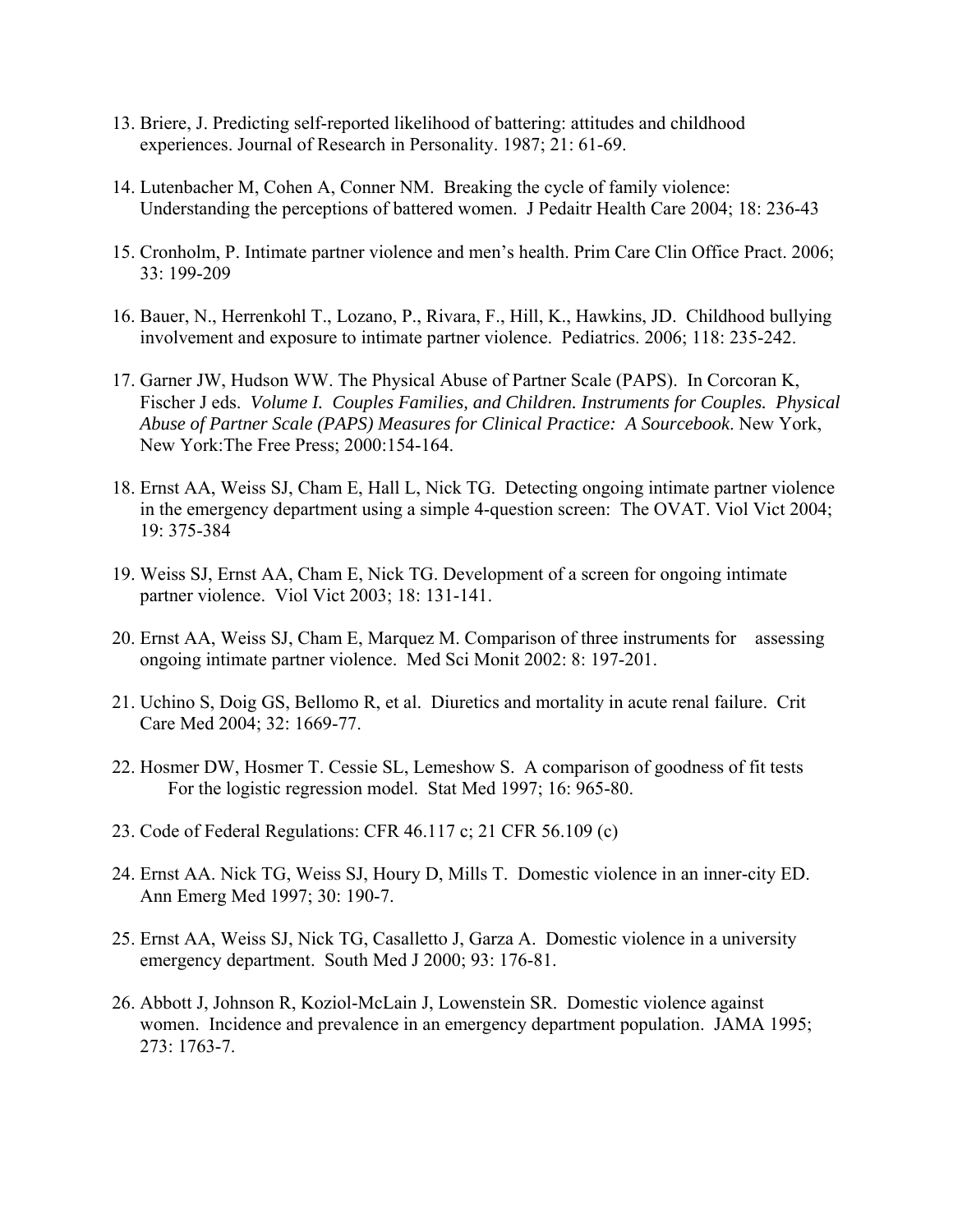- 27. Zun LS, Downey LV, Rosen J. Violence prevention in the ED: linkage of the ED to a social service agency. Am J Emerg Med 2003; 21: 454-7.
- 28. Mechem CC, Shofer FS, Reinhard SS, Homig S, Datner E. History of domestic violence among male patients presenting to an urban emergency department. Acad Emerg Med 1999; 6: 786-91.
- 29. Goldberg WG, Tomlanovich MC. Domestic violence victims in the emergency department. New findings. JAMA 1984; 251: 3259-64.
- 30. Muelleman RL, Burgess P. Male victims of domestic violence and their history of perpetrating violence. Acad Emerg Med 1998; 5: 866-70.
- 31. Coben JH, Friedman DI. Health care use by perpetrators of DV. J Emerg Med 2002; 22: 313-7; Gerlock AA. Health impact of dv. Issues Ment Health Nurs 1999; 20: 373-85)
- 32. Sugg NK, Thompson RS, Thompson DC, et al. Domestic violence and primary care. Attitudes, practices and beliefs. Arch Fam Med 1999; 8: 301-6
- 33. MacMillan HL, Wathen CN, Janieson E, et al Approaches to screening for intimate partner violence in health care settings. JAMA 2006; 296: 530-6
- 34. Rhodes KV, Lauderdale DS, He T, Howes DS, Levinson W. Between me and the computer: increased detection of intimate partner violence using a computer questionnaire. Ann Emerg Med 2002; 40: 476-84.
- 35. Nelson HD, Nygren P, McInerney Y, Klein J. Screening women and elderly adults for family and intimate partner violence: A review of the evidence for the US preventive services task force. Ann Intern Med 2004; 140: 387-396.
- 36. Dube, S., et al. Childhood abuse, household dysfunction, and the risk of attempted suicide throughout the life span. JAMA. 2001; 286: 3089-3096.
- 37. Bair-Merritt, MH., Blackstone, M., Feudtner, C. Physical health outcomes of childhood exposure to intimate partner violence : a systematic review. Pediatrics. 2006; 117: 278-290.
- 38. Carlson BE. Outcomes of physical abuse and observation of marital violence among adolescents in placement. J Interpers Viol 1991; 6: 526-34.
- 39. Baldry AC. Bullying in schools and exposure to domestic violence. Child Abuse Negl 2003; 27: 713-32).
- 40. Ernst, A., Weiss, S., Enright-Smith, S. Child witnesses and victims in homes with adult intimate partner violence. Acad Emerg Med. 2006; 13 : 696-9